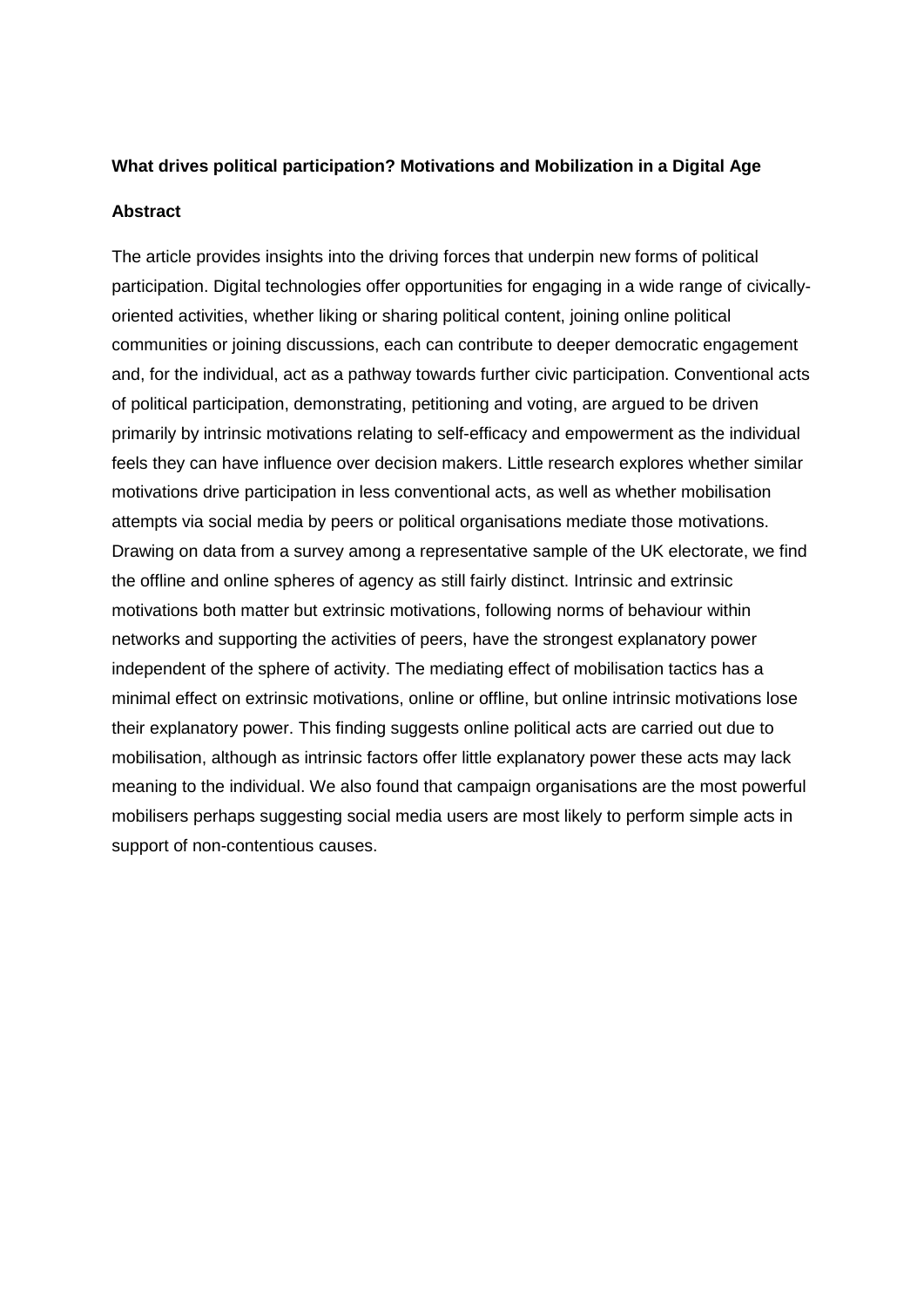#### **Introduction**

Political participation can no longer be purely defined in terms of high effort, offline acts with "the intent or effect of influencing government action – either directly by affecting the making or implementation of public policy or indirectly by influencing the selection of people who make those policies." (Verba, Schlozman & Brady, 1995: 38). Political participation now covers an array of forms which includes the acts Verba et al. describe, such as voting, petitioning governments, contacting elected representatives and taking part in demonstrations, as well as non-conventional acts performed using digital technologies which appear geared more towards expressing a view, supportive or otherwise, than influencing decision makers (De Zúñiga et al., 2012; Bimber & Copeland, 2013; Gibson & Cantijoch, 2013). Most conventional acts can be performed using digital platforms, however social media not only facilitates participation in its conventional understanding but also in creating or joining communities which transcend state or national boundaries, starting or contributing to discussions, advertising support for causes, and promoting the work of a range of political organisations and campaigns in national and global dimension. Digital technologies provide a range of new means for engaging in civically-oriented forms of behaviour.

Political organisations encourage supporters to engage in these forms of behaviour via digital platforms. Political parties, non-governmental and civil society organisations attempt to draw citizens into promoting their campaigns, harnessing their dedication to a cause or the organisation (Author et al., 2015). The interplay of attitudes towards a participatory act, the organisation promoting that act, and beliefs and positions elicited through persuasive communication represent highly complex cognitive processes (Leighley, 1995). The complexity is increased in the digital age, a broader range of factors can heighten the propensity to take part in forms of participation, and research suggests the use of digital technologies can provide pathways into higher cognitive engagement and participation (De Zúñiga et al, 2012). Little research, however, captures how stimuli received via digital technologies impact on the inclinations of individuals to create the conditions for political participation. While much research has explored who participates and what they do, there is a gap in understanding the power of mobilisation tactics.

Our research explores what motivates citizens to pursue suites of participation, specifically testing the power of intrinsic and extrinsic motivations and the extent these are mediated by persuasive communication. Given the evidence showing a decline in participation in a range of forms of civic life (Martin, 2012), it is crucial to understand what stimulates citizens to perform civically-oriented actions. Our research is conducted within a context when political engagement should be high. Elections are usually times of high politicization of the UK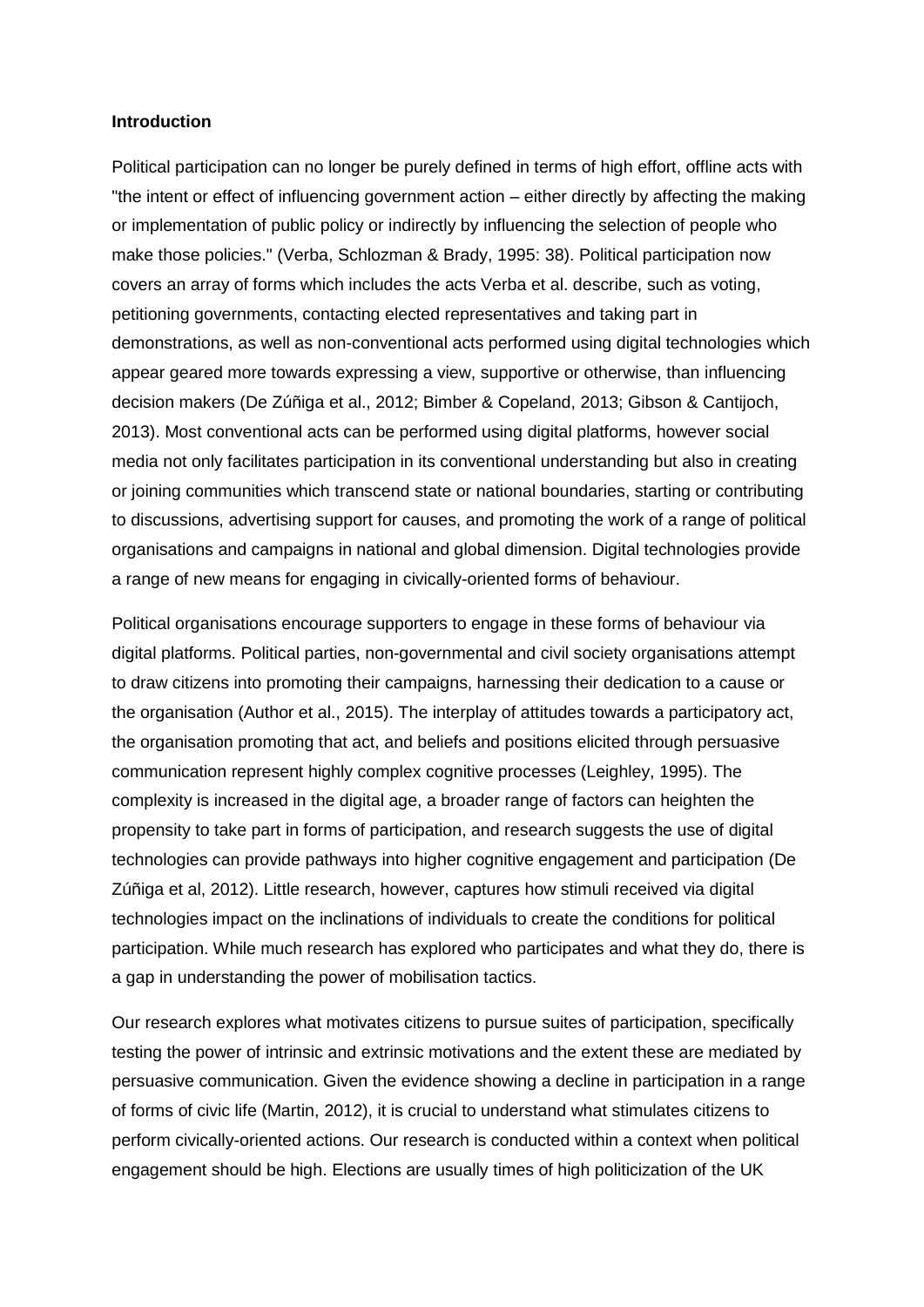public sphere (Swanson & Mancini, 1996) with evidence that digital technology expands the public sphere and fuels engagement (Enli & Skogerbø, 2013). The 2015 UK political scene, in the aftermath of the European parliamentary election (May 2014), the referendum on independence for Scotland (September 2014), and the close proximity of opinion polls showing deadlock between the major parties, suggests an atmosphere for even greater political engagement. The media focus on the continued rise of Euroscepticism, with a rightwing anti-EU party winning most seats in the European parliament initiated a debate on the UK's membership of the EU onto the election agenda. Controversy also surrounded the nature of the devolution settlement for Scotland following the close victory of the No campaign and the opening of debates over parity between the four nations of the UK. The ramping up of media speculation regarding the outcome of the forthcoming contest, and high chance of protracted coalition negotiations, meant voter turnout was predicted to be high. While an unusual set of circumstances, this context of high interest and potentially higher participation allows us to determine what levels of participation actually existed and what motivational factors determined participation. This study is based on data drawn from a representative survey of UK citizens designed to explore the extent of participation across a range of acts and the motivations for performing each action. We proceed to conceptualise motivations and mobilisation prior to providing details on the methodology, presenting findings and offering pointers for further research.

#### **Motivations and Mobilisation**

Motivations to perform any activity can be broadly defined as intrinsic, pleasure-seeking, or extrinsic, for the benefit of others. In each case persuasive communication can engender beliefs that an action can lead to the desired impact. Within the context of UK politics, organisations seek to persuade citizens to support the organisation, join its campaigns and provide financial and physical resources (Fisher et al., 2014). Attempts at mobilising supporters are highly strategic (Rosenstone & Hansen, 1993) and have accelerated significantly as a result of the widespread adoption of social media (Vaccari, 2013). Organisations not only seek to mobilise supporters directly, but also encourage existing activists to mobilise those within their digital networks. The revised two-step flow model for political campaigning (Norris & Curtice, 2008) demonstrates how organisations utilise the affordances of social media to mobilise their supporters to, in turn, persuade and mobilise their followers. Social media allows any user to play the role of activist, even on a single occasion, they can post content about a political cause or issue, be it their own content, content from other users, content from media or content from political organisations. Each of these actions, by intention or by accident, can have a mobilising impact on people within their online networks, with the greater the size of a network the greater the opportunity to be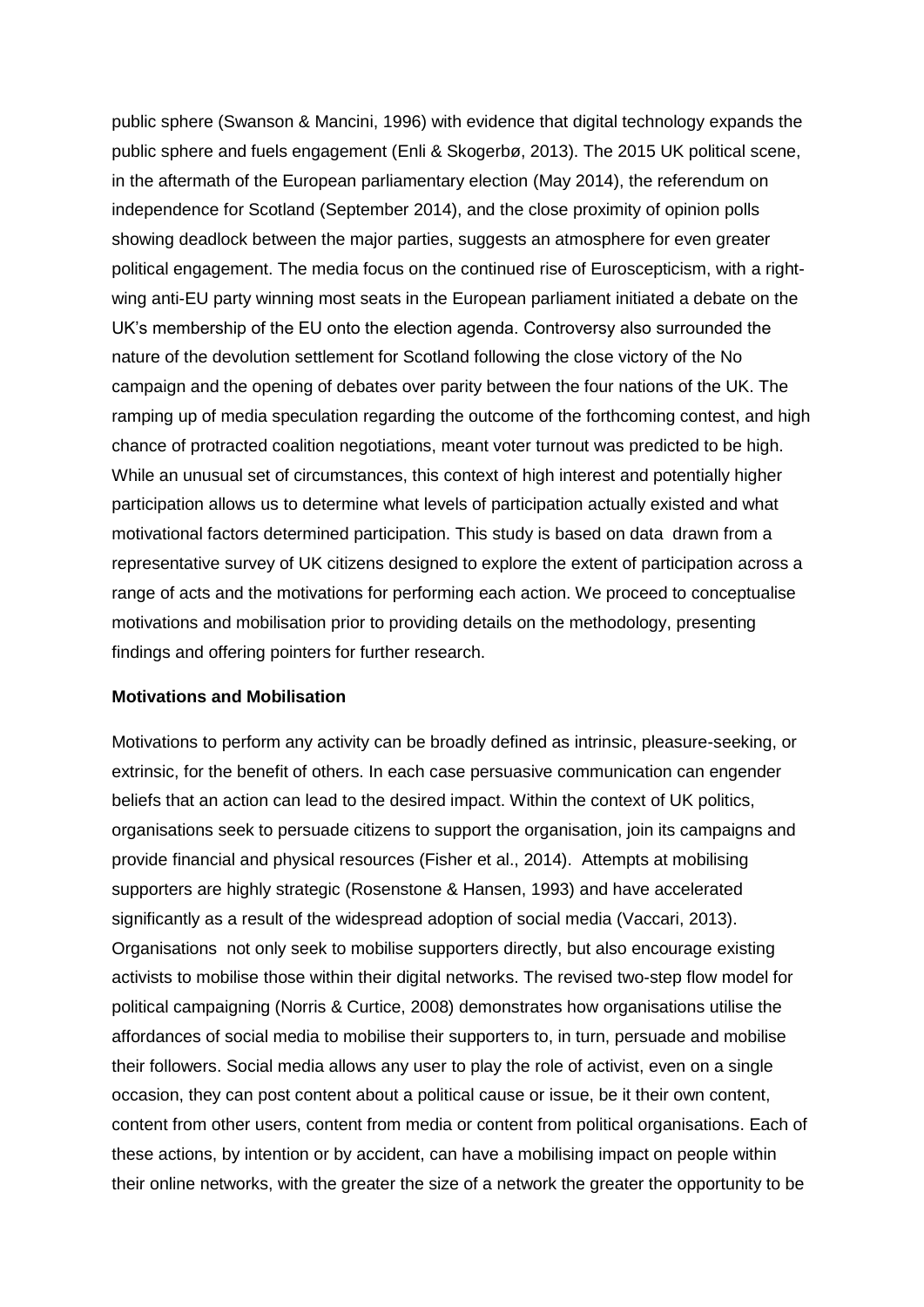mobilised (De Zúñiga et al., 2014). Theocharis (2015: 5) uses the term digitally networked participation to describe "the act of activating one's personal networks via digital media with the aim to mobilize others for social or political purposes [which] constitutes a mode of participation with different manifestations". The effectiveness of differing mobilisation practices is however largely unknown. It might be expected that such tactics would only be successful among the most dedicated supporters, yet the ubiquity of cues to act may mean social media is able to accelerate participation levels across a wider milieu of users. The extent that digitally networked participation occurs and the interplay between motivations and mobilisation tactics is the question at the heart of this research.

Motivations, as explained by self-determination theory, represent the interplay between personal attitudes towards a specific action and external persuasion (Ryan & Deci, 2000a). Intrinsic motivations hinge upon personal attitudes which provide hedonic evaluations of actions (Shang et al., 2005) assessing for example whether an act is interesting, enjoyable or providing satisfaction (Ryan & Deci, 2000b). Extrinsic motivations however suggest people seek the approval of and rewards from others (Deci, 1971) and, using experimental conditions, it is proven that the greater reward the higher the likelihood of action (Deci et al., 1999). Subsequent studies highlight the importance of 'bottom-up' encouragement from peers (Vallerand & Lalande, 2011) or the expectation of gaining approval from peers (Madden et al., 1992), suggesting the importance of extrinsic, communal (Omoto et al., 2010) or prosocial (Grant, 2008) motivations are important in explaining engagement in civic. In contrast research shows for some activists the dominant motivations are intrinsic, seeking enjoyment, self-realization and personal well-being (Klar & Kasser, 2009). These studies hint further that intrinsic and extrinsic motivations combine to govern behaviour but the strength of each set of motivations may vary dependent upon the behaviour. Ryan and Deci (2000b) recognise that where there are combinations of intrinsic and extrinsic motivations, for example when an expectation of rewards makes a task personally enjoyable and fulfilling, an action is more likely to be taken. Degli-Antoni (2009) found volunteers seek to have a positive effect on others through their efforts, and feel self-fulfilled; however they are also motivated by gaining recognition from peers and earning social capital. The suggestion is therefore that while differing actions may elide with differing levels of both intrinsic and extrinsic motivations each set of motivations will impact upon the other, earned social capital leads to feelings of self-fulfilment for example, an individual will be most likely to perform an action when they have strong intrinsic and/or extrinsic motivations. The strength of motivations may also be highly dependent on the mobilisation factors that spur an individual into a particular behaviour.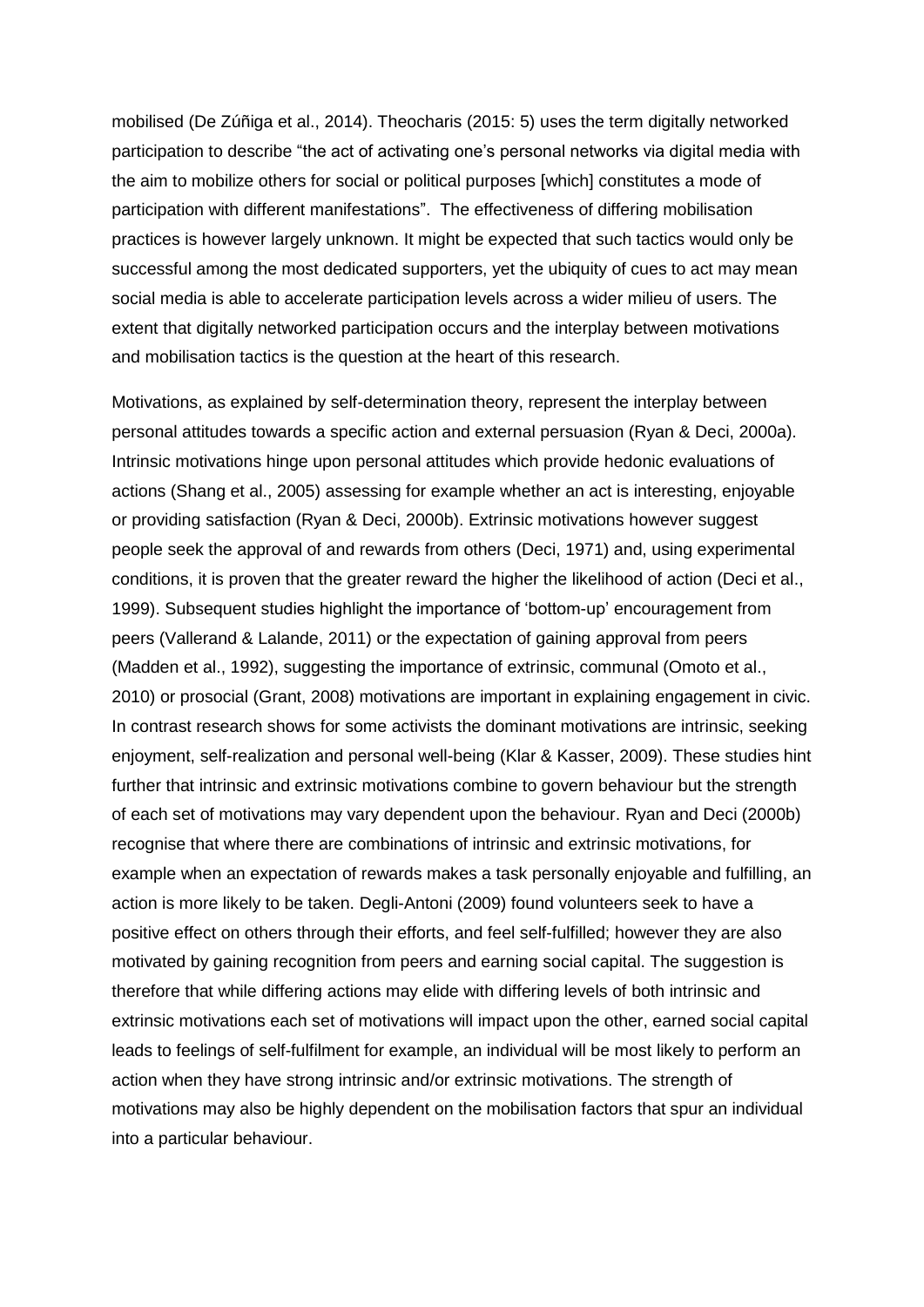The extent people become motivated through the mobilization strategies of political organisations or peers within their networks via social media is an issue of some debate. The mobilization thesis argues that access to digital technologies has the capacity to draw new participants into civic life (Stanley & Wear, 2004), particularly among younger citizens (Hirzalla et al., 2010). This thesis suggests extrinsic motivations are likely to dominate. In contrast other studies show digital technologies reinforce the patterns of behaviour of existing participants and so offer complementarity; strengthening commitment by providing further means to pursue forms of activism (Dutta‐Bergman, 2006). The reinforcement and complementarity theses suggest intrinsic motivations would be most dominant. In reality studies often find mixed results with digital technologies facilitating reinforcement and mobilization among differing groups of users of digital platforms (Nam, 2012). The complex decision making processes informing behavioural decisions are a recognised phenomenon in consumer behaviour literature (Madden, Ellen & Ajzen, 1992) but has been strikingly absent from discussions of civically-oriented actions. Without in-depth studies at the level of the individual it is impossible to gauge whether intrinsic motivations, supporting reinforcement and complementarity theses, or extrinsic motivations, supporting the mobilisation thesis, govern any specific decision to act. However, studying a large group of individuals one would expect that to differing extents both sets of motivations would be important albeit at different levels dependent upon whether the individuals act due to personal reasons or based on cues they receive. We therefore argue that:

H1. Regardless of the form or sphere of participation we will find a positive influence from both intrinsic and extrinsic motivations on political participation regardless of other explanatory factors.

### **Motivations, mobilisation and participation**

Research on election campaigns (Author, 2014) and the campaigns of civic society organisations (Enjolras et al., 2013; Guo & Saxton, 2014) show both build community spaces, encourage supporters to join those spaces and then seek to mobilise those supporters to perform actions to benefit the organisation and its campaign. Social media has become a significant battleground for all political organisations, in particular civic society organisations (Acensio & Sun, 2015). Studies over the two last decades have largely treated online and offline as two distinct spheres of activity, although research has found hyper active citizens taking part in both offline and digital environments, there is still a significant number of studies suggesting the existence of participation patterns taking place within one single sphere (Polat, 2005; Quintelier & Vissers, 2008; De Zúñiga & Valenzuela, 2011; Vissers & Stolle, 2014).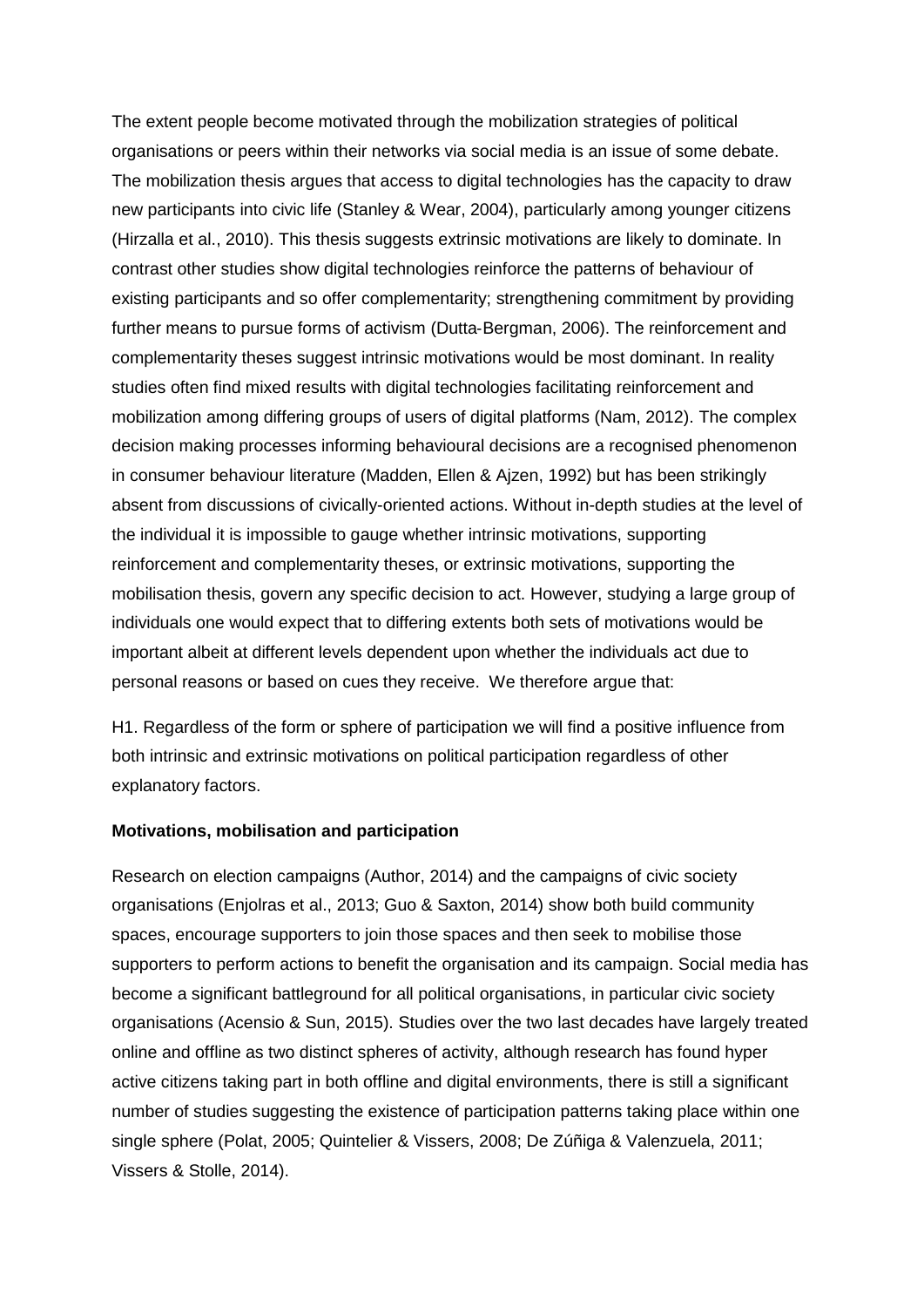While debates rage, we follow a direction in research which argues "a distinction between online and offline political activity should be maintained" (Vissers & Stolle, 2014: 950). The distinction chimes with arguments suggesting that as online mobilisation leads only to online forms of participation, people's propensity to participate becomes channelled into activities which are shallow and effortless (Morozov, 2012). Yet research consistently shows online mobilisation has a lower if not a minimal effect in encouraging offline forms of participation (Quintelier & Vissers, 2008). In the UK, studies largely reinforce this finding (Ward et al, 2003; Di Gennaro & Dutton, 2006) although more recent research has found more complex suites of participation exist where the online and offline spheres are bridged (Gibson & Cantijoch, 2013). Again, however, there is no indication of the motivations underpinning suites of activities. Studies show online forms of political engagement, such as active information seeking online (De Zúñiga et al., 2009; De Zúñiga et al., 2012) and goal oriented forum use (Gibson & Cantijoch, 2013; Semaan et al., 2015), positively predict further participation online and offline, however these studies were not designed to understand why. The traditional view of political participation, as activities directed to influencing the actions of composition of a legislature, offer a view of participants as feeling empowered and act in order to realize their potential as citizens. The crucial factor which appears to drive political participation is commitment, to a cause or organisation, which suggests intrinsic motivations, relating to the pursuit of self-fulfilment and self-realization drive behaviour. We therefore hypothesise:

H2a. Intrinsic motivations will have greater explanatory power over participation occurring within the offline sphere (as this involves greater effort and resources, and therefore planning, so personal attitudes towards the action and its outcomes will dominate)

While intrinsic motivations are considered crucial where an action involves effort, this may not be the same within online environments. The interactive affordances of digital platforms have been found to offer extrinsic motivations for participation. Studies find that while much social activity is geared around being entertained or informed, those who join Facebook communities do so in order to socialize, and enhance their reputation among peers (Park et al., 2009). Similarly interaction, whatever the subject matter, within communities is undertaken in pursuit of social capital (McClurg, 2003). Indeed the primary motivations of bloggers are to influence others and build a reputation (Ekdale, 2010). While these factors relate to intrinsic motivations, such as increasing self-esteem, the main motivations are extrinsic. In order to earn social capital there must be an expectation of rewards from others suggesting external encouragement will be an important spur to action (Kriesi, 2008). The role of organisations as mobilizing forces could therefore be crucial, in particular through empowering supporters by providing means to complement commitment through activism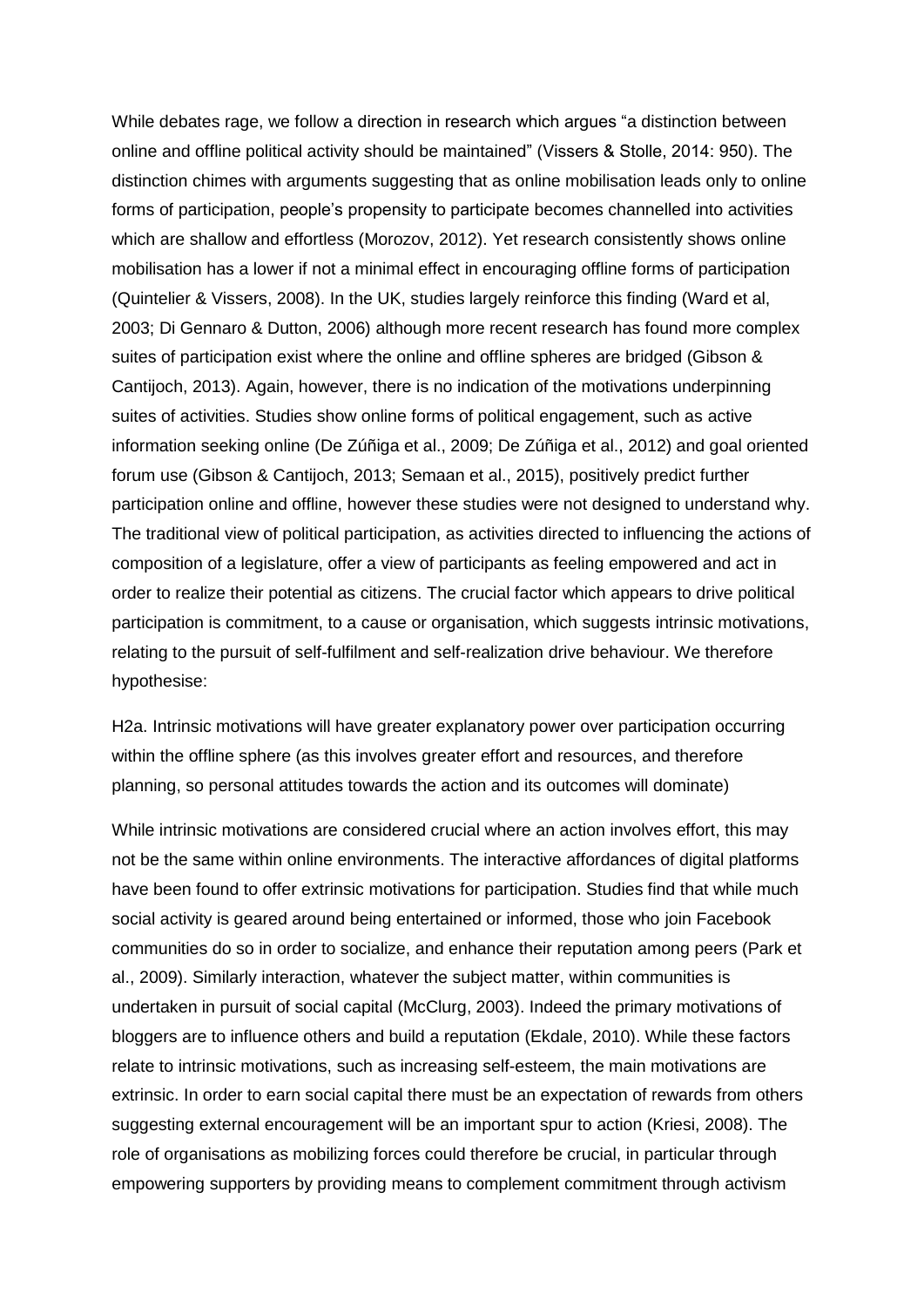(Sotirovic & McLeod, 2001). Mobilisation tactics, therefore, are likely to make appeals which bolster intrinsic motivations by engendering feelings of self-efficacy (Condon & Helleque, 2013).

Defining suites of participation is problematic, particular given that it is becoming less possible to separate the online and offline spheres of activity<sup>1</sup>. For example petitioning or lobbying elected representatives is an action that can be performed face to face, via mail, email or even social media. Studies have broken down online participation into clusters, for example receiving news, acting as party activists, posting political comments or discussing politics and contacting representatives (Gibson & Cantijoch, 2013). While research drawing on self-determination theory suggests there are relationships between intrinsic and extrinsic motivations (Ryan & Deci, 2000a; 2000b), research on online participation suggests extrinsic motivations are dominant and likely to feed intrinsic motivations. We therefore argue:

H2b. Extrinsic motivations will have greater explanatory power over participation occurring within the online sphere (as mobilisation and action can occur almost simultaneously).

Social media also facilitates accidental exposure to news and political content and permits all users to publicly show their agreement or disagreement through posting content and commenting. In terms of Facebook's likes and shares or Twitter's retweet function this can involve nothing more than a single click. Exposure to political content from peers or directly from organizations or activists both predict online and offline participation, viewing content shared by peers is a stronger predictor of online participation, while direct communication from an organisation predicts online and offline participation (Tang & Lee, 2013). These findings build upon studies which have shown accidental exposure to news can lead to a heightened propensity to participate (De Zúñiga et al., 2012; Kim et al., 2013; Diehl et al., 2015) and at the very least can reduce gaps in the levels of interest and engagement (Valeriani & Vaccari, 2015). Social pressure, applied by peers via social media, to act in a certain way is equally seen as a predictor of participation, in particular when an action is seen to have broader societal benefits (Panagopoulos, 2013) and applied via "specific networks of informal sociability" (Lowndes, 2004: 61). In other words close peers in closed or bounded networks such as friends groups or support communities provide the extrinsic motivations that can drive participation. Studies of the effects of social media usage on the propensity to participate from different perspectives arrive at contrasting results ranging from strong to adverse effects (Theocharis & Lowe, 2015). Some studies highlight that the form of

**.** 

 $1$  In order to understand what behavioural clusters exist across the spheres within our sample correlations (Appendix: Table 1) and confirmatory factor analysis (Appendix: Table 2) were performed delivering two clusters which map into online and offline spheres of activity; this excludes signing petitions which maps to both clusters.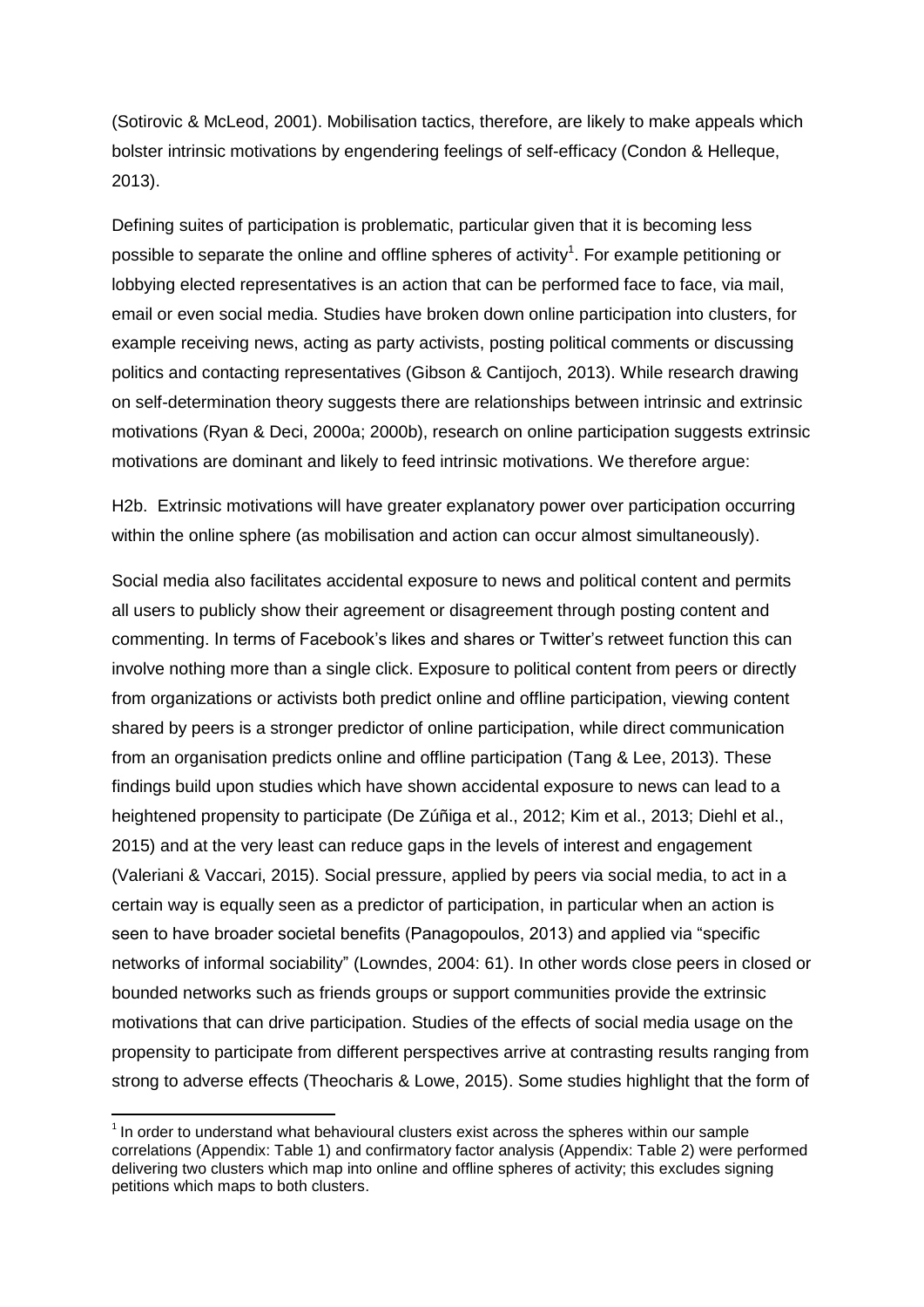social media usage matters, for example positive experiences from engaging in issuespecific activism increases the propensity to participate further (Vraga et al, 2015) while others suggest it is the composition of an individual's network (Lupton et al, 2014), its size, interactive dynamics and heterogeneity (Huckfeldt, 2014). The inconsistent results demonstrate the importance of asking about a range of participatory actions, their motivations and the forms of mobilisation received in order to fully distinguish what forms of mobilisation stimulate which motivations. We therefore hypothesise:

H3a. The predictive strength of intrinsic motivations will not be mediated by the mobilisation from political parties, non-electoral organisations and peers.

H3b. The predictive strength of extrinsic motivations will be mediated by mobilisation from political parties, non-electoral organisations and peers.

## **Methodology**

There is a general lack of data on the motivations driving political participation and the mediation of motivations by mobilisation via social media. We ran an online survey with Opinium Research on a sample of 18+ year olds representative for the United Kingdom N=2037 (the Northern Ireland respondents were excluded due to the missing variables within party identification questions leaving the sample of  $N = 1982$ ). The survey was conducted one month prior to the start of the six-week 2015 parliamentary election campaign 24-27 February 2015. The questionnaire was sent out to a stratified sample of those registered on the Opinium Research database (40 000 e-mails), the stratification (by age, gender, region and social class) was used to ensure representativeness. The CAWI method was employed with the response rate of 29 per cent (out of 7126 invitations sent).

### **Dependent variables**

Following Quintelier & Vissers (2008) and Vissers & Stolle (2014), as well as given that our respondents' reported behaviour map to two distinct suites (see Appendix), we use the spheres of activity, offline or online, as a dependent variable to ascertain what differences can be found between motivations within the offline and online environments.

**The index of offline and online political activities** are based on questions asking if in the last 12 months they have performed any of the following: [offline] "boycotted a company or product" N= 347 (17.5%), "joined/rejoined a political party" N=119 (6%), "contacted an elective representative" N=314 (15.8%) (even if this activity could be perform offline and online in EFA analysis it loaded lower than .3 on the online index), "taken part in a demonstration" N=130 (6.6%); [online] "commented about politics on social media" N= 320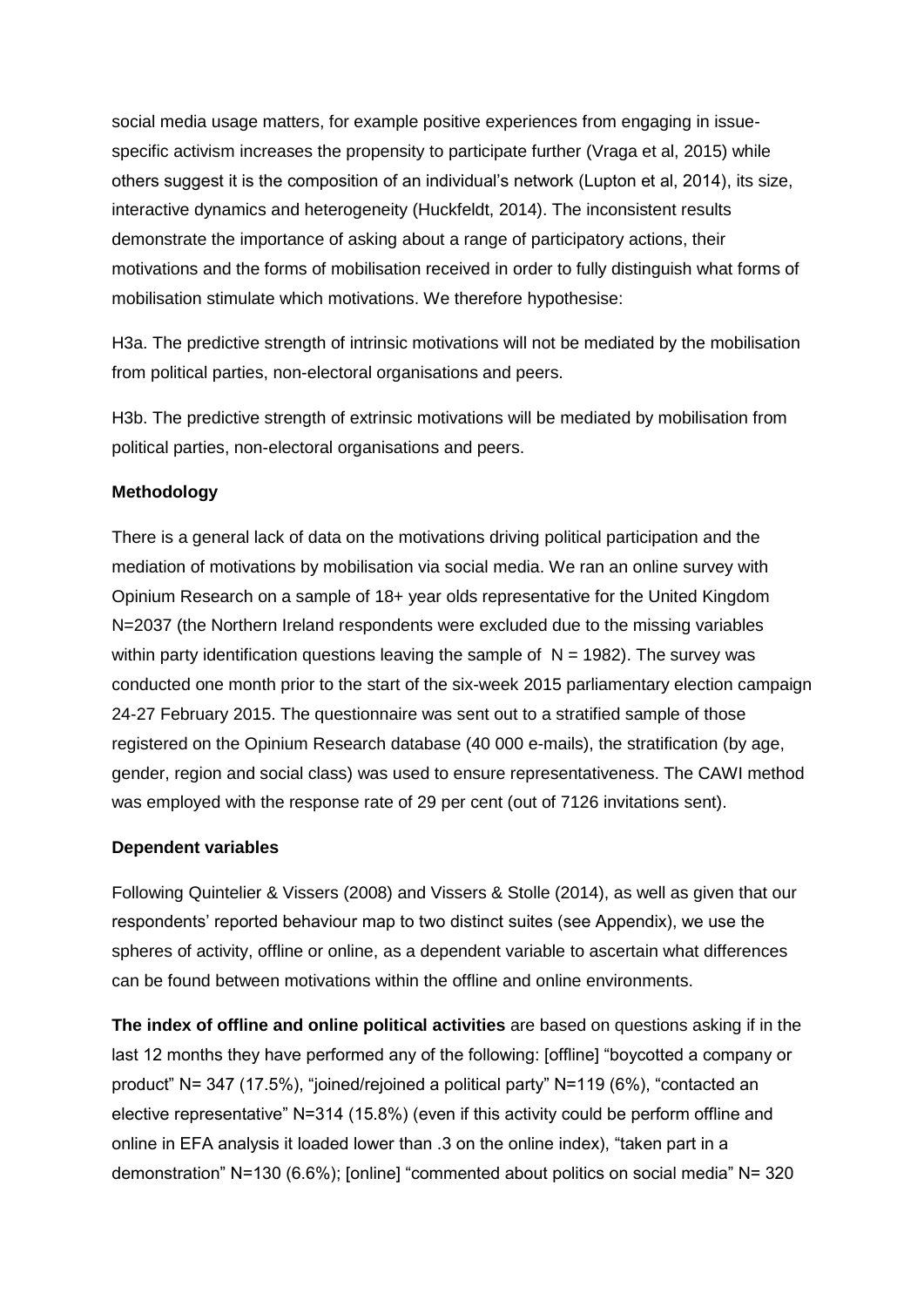(16%), "follow political non-governmental political organization or charity on SM" N=278 (14%), "shared political content on SM" N= 243 (12%), "follow political party/MP/candidate on SM" N=199 (10%). Further, based on Confirmatory Factor Analysis coefficients (please see Tables 2 in Appendix), the questions were recoded into two indexes: offline political participation  $\alpha$  = .782 (M=.47 SD=.89); and online political participation  $\alpha$  = .714 (M=.51 SD=.89).

## **Independent variables**

**Motivations**: for each of the political activities respondents indicated the level ((4) strongly agree to (0) strongly disagree) to which motivations are driving their engagement in each activity. Two indices were created drawing on Ajzen and colleagues' theory of reasoned action and theory of planned behaviour (Madden et al., 1992) which highlight the importance of behavioural beliefs (underpinning intrinsic motivations) and normative beliefs (underpinning extrinsic motivations). Our survey questions were adapted for the political participation context based on procedures developed by Ajzen and publicly available at http://people.umass.edu/aizen/tpb.html.

The Intrinsic motivation index (IMI) is based on a combination of feeling good, having a positive self-image and feelings of self-efficacy factors which contribute to self-satisfaction (Ryan & Deci, 2000a). The following questions were asked for each political activity *"I personally feel good for taking part in this activity", "I feel that this activity is the sort of thing that my friends and family would respect me for", "I feel I can influence others", "I feel I can influence policy makers"*. The Extrinsic motivation index (EMI) *"Others benefits from people like me taking part in this activity",* "*A number of my friends are also taking part in this activity", "I feel inspired by my friends to take part in this activity"* link to the instrumentalist nature of these motivations being concerned with benefitting others as well as expecting rewards through conforming with norms prevailing within peer networks (Deci, 1971). Indexes were calculated separately for offline and online participation: IMI for offline activities (16 items, range 0-64,  $\alpha$  = 963, M = 27.4, SD=16.5); IMI for online activities (16 items, range 0-64,  $\alpha$  =.975, M=23.6, SD=17); EMI for offline activities (12 items, range 0-48,  $\alpha$  =.946,  $M=18.6$ , SD=11.9); EMI for online activities (12 items, range 0-48, α =.961, M=17.2, SD=12.6).

Mobilisation / encouragement: frequency ((4) frequently to (0) never) of encountering the following mobilisation: *"I see friends sharing and linking content on social media'* or*' I received encouragement via social media from friends to like or join political campaigns"*(M=2.49, SD=2.53, max=8)*, "I received encouragement via social media from political parties to like or join their campaigns"* (M=1.08, SD=1.3, max=4)*, "I received*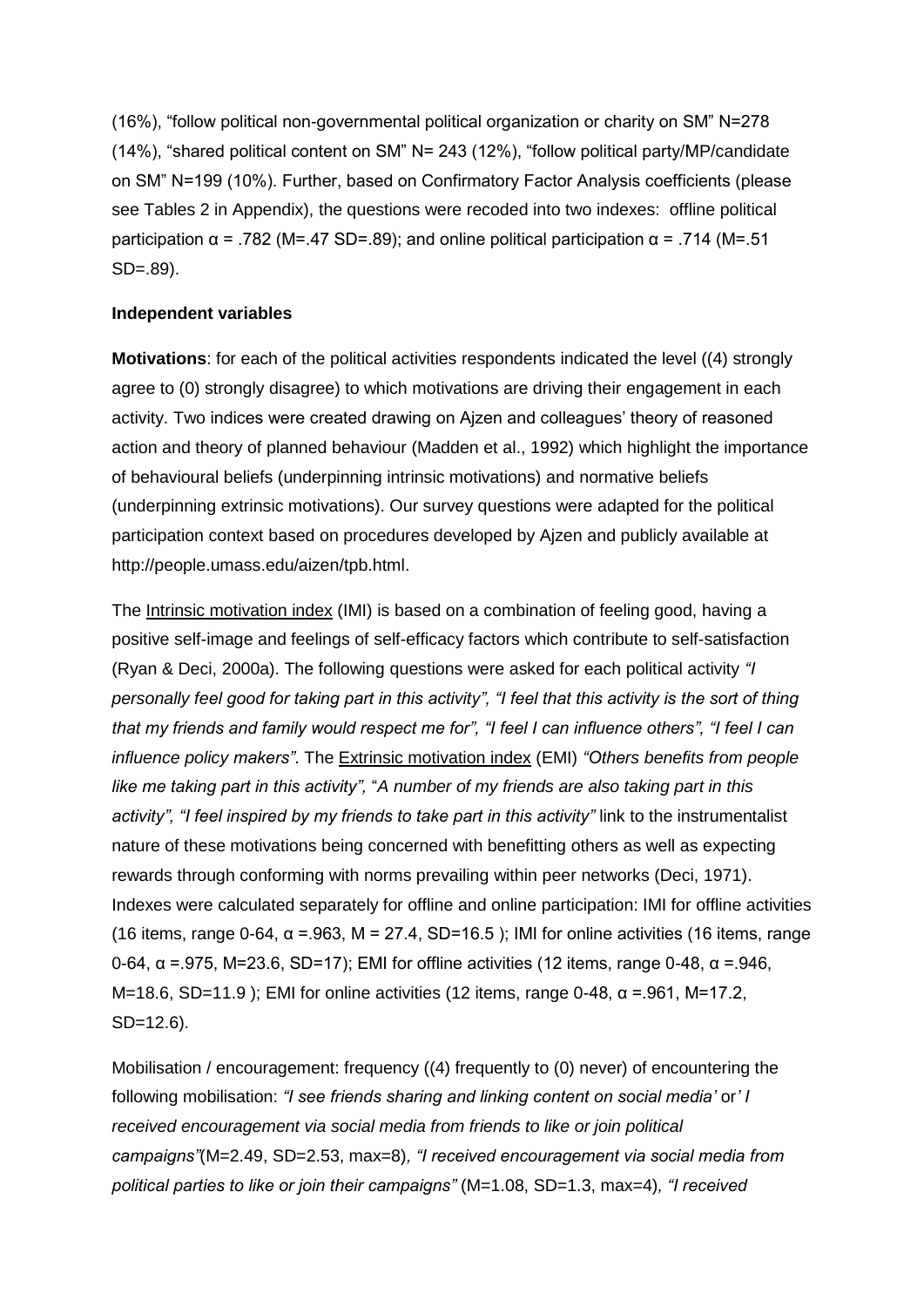*encouragement via social media from campaign organization to like or join their campaigns"* (M=1.25, SD=1.4, max=4)*.*

## **Control variables**

Socio-demographic variables: *gender* with female (53%, reference group); *age* continuous variable (M=46.4 SD= 16.3); *education* measured as dummy variable for those with university education (46%) and with lower than university education (54%, reference group); *social grade* (ordered variable) is measured according to National Readership Survey (NRS) (A group 11%, B 26%, C1 30%, C2 12%, D 9%, E 12%); employment is a dummy variable with those being fully or partially employed (66%, otherwise is a reference group).

Political variables: *Party identification* is measured by whether respondents could offer a clear sense of which party would earn their vote, given that the campaign had not started and the election was three months later this provides a sense of their partisan leaning. Party identification a dummy variable 1= having party identity (73%, otherwise is a reference group); *Political discussion* measured as dummy for those discussing politics with friends or family (51%, otherwise is a reference group) this is also used as a proxy for political interest.

## **Results**

## **Modelling offline and online political participation**

In order to understand the role intrinsic and extrinsic motivations have, as well as the mediating role of mobilization attempts sent via social media by political parties, campaigning organizations and friends, regressions and path analysis were run separately for different participatory patterns. The offline and online participatory indexes are presented in models without mobilisation effects (models A) and with mobilisation effects (models B).

The data from regression analysis shows that demographic characteristics have differential effects for explaining offline and online participatory patterns. Education remains a strong predictor, regardless of the participatory activities or mediation by encouragement, with those being more educated also engaging more. Gender is a significant explanatory characteristic for online activities only (males being marginally more active  $\beta_{RA}$  (regression model A)  $=067$  p<.05). The gender effect is mediated, however, by mobilisation. When we take into account being encouraged to act online, the gender gap diminishes. This finding suggests males are slightly more likely to engage in political participation, but encouragement via social media may have a greater effect on females. As could be expected, age has a differing impacts depending on whether participation is offline or online, older respondents are definitely more likely to engage in traditional offline activities ( $\beta_{RA}$ =.004 p<.05),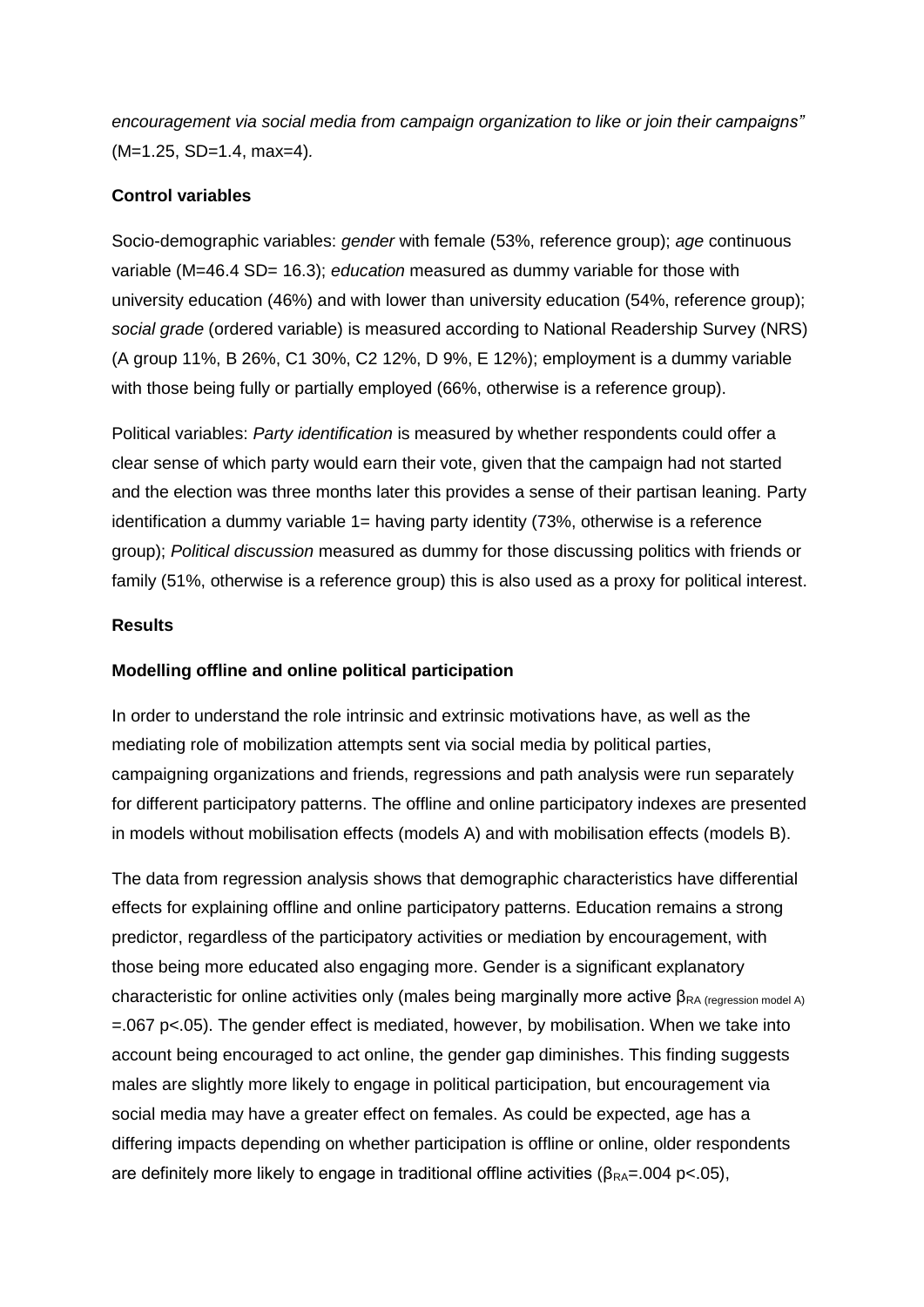surprisingly the effect is even stronger when receiving encouragement via social media  $(\beta_{\text{RB}}=006 \text{ p} < 000)$ . Age has no statistically significant impact on online participation suggesting that firstly, young people are more eager to engage online than offline, but also that age-related differences visible in earlier studies (Martin, 2012), most probably due to a generational digital divide (Hwang & Park, 2013), has diminished. The diminishing age gap may result from the greater ease of participating in online forms of political activism. Those from a lower social class tend to be less likely to engage in offline participation ( $\beta_{RA}$ =-.027 p<.05), the gap remains regardless of the source of mobilisation. As for online participation, social class is not significant in model A, however in model B encouragement via social media appears to offer the potential to mobilise lower class citizens into political participation online ( $\beta_{\text{RR}}$ =.021 p=.07). As could be expected political variables (party identity and political discussion) play statistically significant and positive roles on participation rates regardless of the form of participation and independent of mediation by receiving encouragement.

## Table 1 here please

We find interesting contrasts when exploring the explanatory power of the two motivational forces. While both sets of motivations have positive explanatory power for offline political participation, extrinsic motivations appear to be dominant. This is contrary to expectations. However, when focusing on online forms of political participation our expectations are confirmed by the significantly higher explanatory power of extrinsic motivations. However when mobilisation factors are included the significance of intrinsic and extrinsic motivations diminish, and for intrinsic motivations for online political participation they disappear entirely. We suggest therefore that while intrinsic and extrinsic motivations play a role they are heavily mediated by mobilisation, in particular those received from campaign organisations. Actions taken may, in fact, not have lasting personal significance, but rather they have immediate value resulting from a prompt from an organisation one feels close to. The explanatory power of party proximity, though significant across all models, may suggest parties are one but not the most important factor for encouraging political activism even in the lead up to a major national election.

Hypotheses H1 suggests there should be a positive effect on participation from individuals' motivations, regardless whether they are intrinsic or extrinsic, however previous studies suggest that intrinsic motivations should be stronger than extrinsic at least for offline forms of political participation (Hypothesis H2). One may assume that self-efficacy or a feeling that individuals' actions may influence policy or other citizens (IMI) or a feeling of group belonging and collective (connective) actions (EMI) have a positive and constant effect on engaging, regardless of any other variables. Furthermore, our assumption was that forms of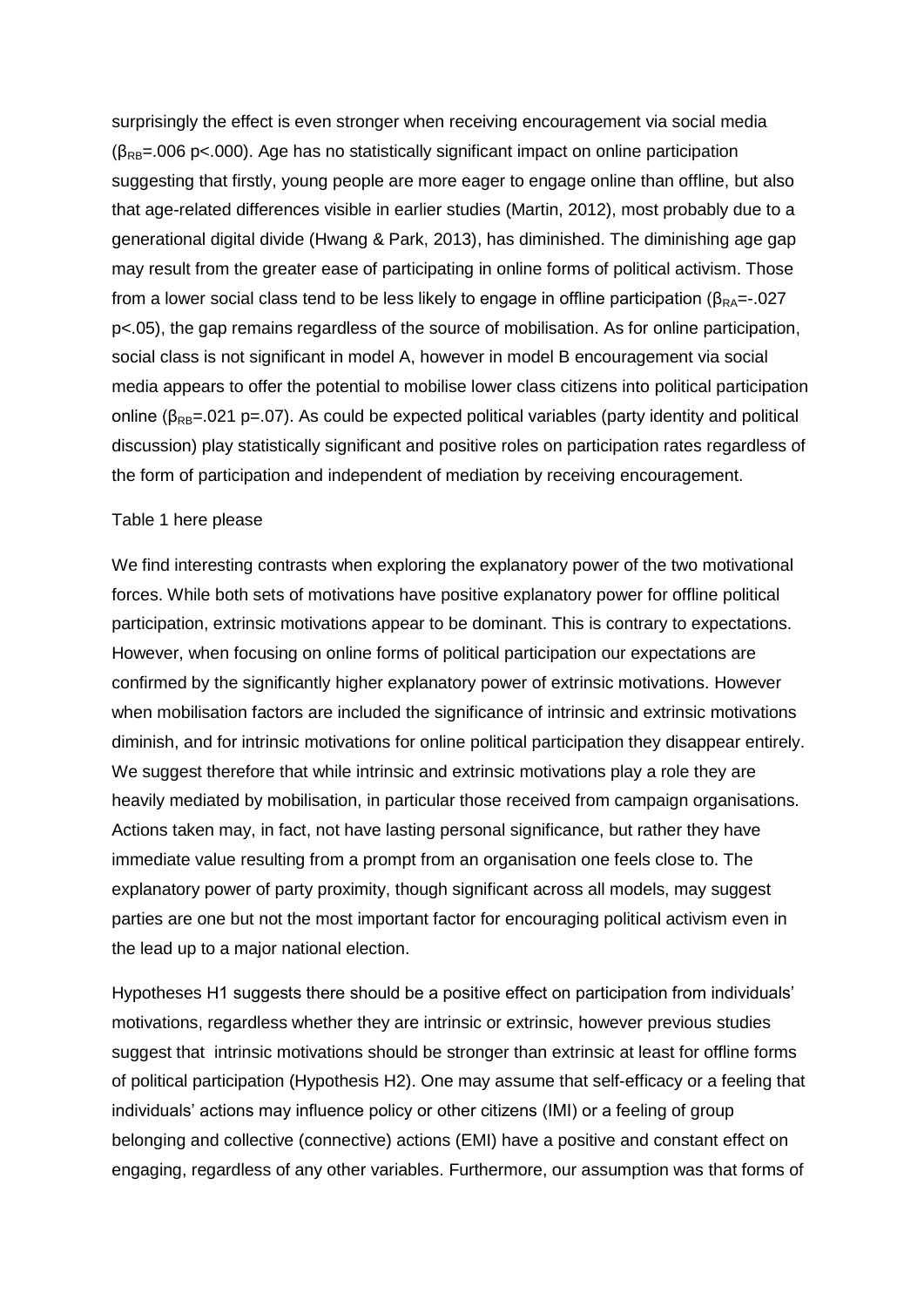mobilisation received from any actor (peers (social media friends) or organizations (political party, campaigning organization)) should have reinforcing power on the participatory activities. Thus we claim that the complementary effect of mediation, with statistically significant direct and indirect effects of motivations without/with encouragement should exist (Zhao et al 2010). Our data only partially confirms these hypotheses and complementary assumptions.

We find a stable, statistically significant, positive and non-mediated effect from extrinsic motivations on any forms of political participation ( $β<sub>RA</sub>=.019$ ,  $β<sub>RB</sub>=.012$  p <.000 for offline and  $\beta_{RA}$ =.019,  $\beta_{RB}$ =.012 p<.001 for online). The result is strong regardless whether participation takes place within an offline or online sphere, confirming hypothesis H2b, but particularly showing the importance of extrinsic motivations for driving online participatory actions. On the contrary, intrinsic motivations have more complex effects, being positive for offline participation ( $β<sub>RA</sub>=.010$ ,  $β<sub>RB</sub>=.007$  p <.001) but being mediated by social media mobilisation for online participation ( $\beta_{RA}$ =.007 p<.01). Post-estimation tests indicate (F (1,1972) = 2.92 for offline and F= 3.52 for online) significantly stronger effects of extrinsic motivations over intrinsic motivations (in both models A), it remains significant for online participation but becomes non-significant for the offline participation (model B). Hypothesis 1 is thus only partially confirmed, as extrinsic motivations remains stable for both online and offline participation regardless of other factors, however intrinsic motivations lose their explanatory power for online activities once mediated by mobilisation efforts. Hypothesis 2a is not confirmed as it is extrinsic motivations, for both offline and online sphere, which have a greater explanatory power (H2b).

The path analysis (Figures 1 and 2) offers a somewhat different perspective of the interplay between motivations and mobilisation factors. Again the higher explanatory power of extrinsic motivations is borne out, with intrinsic motivations for online forms of participation lacking significance while mediated (this refutes Hypothesis 3a). Therefore it appears that across all forms of political participation, people seek approval from others (in line with the H3b) rather than personal fulfilment. Feelings of personal efficacy or 'feeling good' are less significant in explaining online political engagement than 'group belonging' incentives. In many ways this is logical as it suggests that politics is a prosocial activity driven by a desire to have an impact on others as well as gaining rewards and recognition. Therefore, political participation might elicit positive feelings that lead to stronger intrinsic motivations however extrinsic motivations have the greater explanatory power. Furthermore while there is an indication that offline political participation is likely to be influenced by both intrinsic and extrinsic motivations, online participation may be motivated primarily by seeking acceptance from other online users.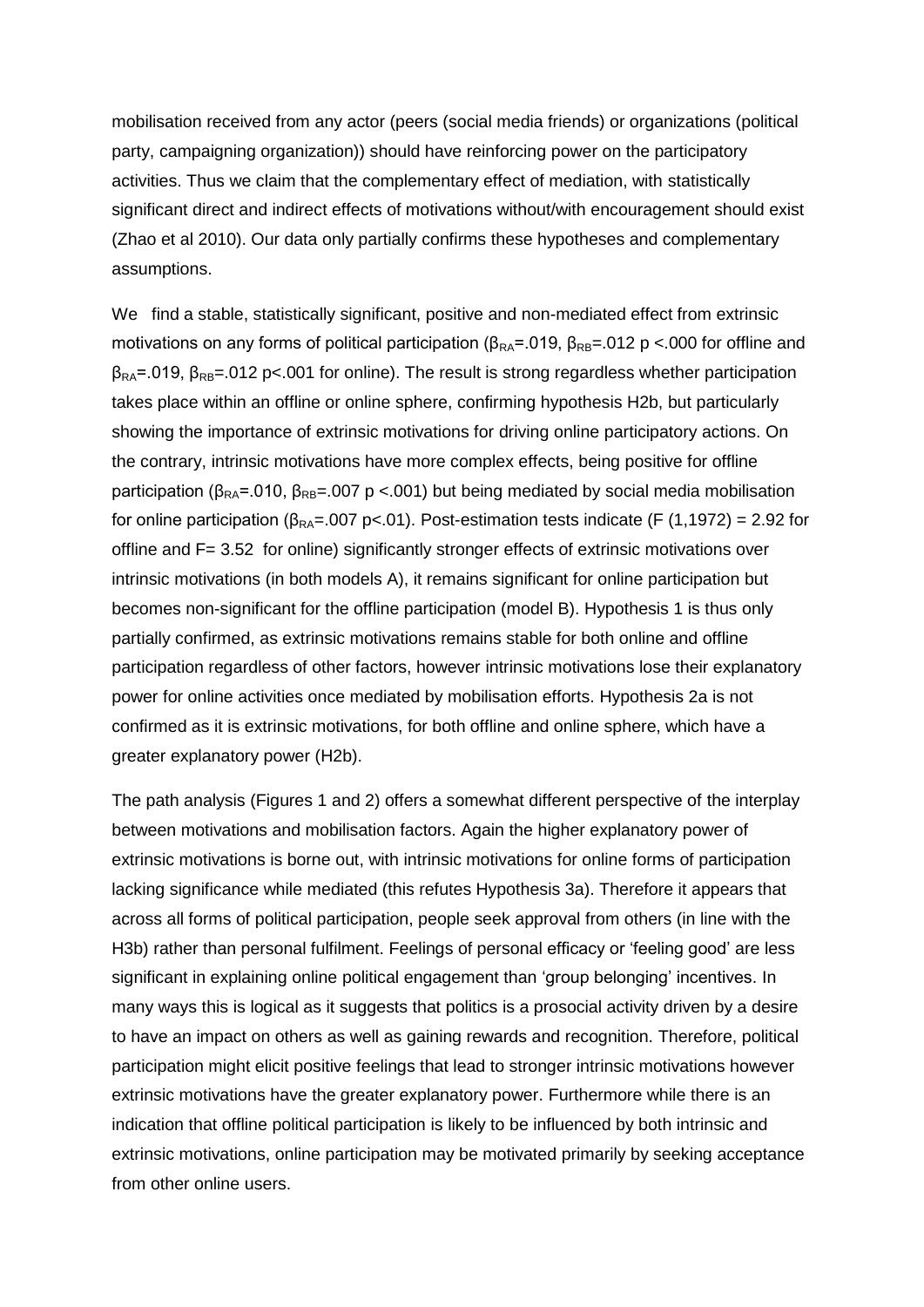#### **Social media mobilisation**

Mobilisation through social media is discussed as having the potential to revitalise democratic participation. Comparing the simple average of the mobilization messages received by those who decided to engage (even in one, regardless of which, sphere of political activity) in comparison to those who remained passive, we see that on average those participating were twice as likely to have been mobilised (for passive: messages received from parties M=.68, from campaigning organization M=.77, from peers M=.83; for active: messages received from parties M=1.74, from organizations M=2.03, from peers M=1.92). The data on the potential effect of mobilisation via social media shows campaigning organizations' messages have the strongest effects on both offline ( $\beta_{P}=210$ ) p<.000) and online ( $β<sub>P</sub>=.330$  p<.000) activities. Although with significantly lower impact, peers seem to have minimal influence on both activities ( $β<sub>P</sub>=.059$  p<.1 for offline and  $\beta_{p}$ =.098 p<.05 for online). Surprisingly, encouragement received through social media from political parties has a weak, almost non-significant, positive effect ( $\beta_P$ =.057 p=.096) on offline participation, while the effect is statistically non-significant for online participation (with a negative direction).

We would argue that different sources having differing levels of influence, with campaigning organizations having a solid and stable impact. One might explain the differential influence levels by variances in the ties social media users have with political parties, campaign organizations and friends. We assume that to receive encouragement from any social media actors one needs to be connected into their network directly or via friends. It seems to be rare (with the exception for some specific cases e.g. journalists, partisans or potential trolls) that the average citizen would connect via social media (so providing an endorsement and giving the organization permission to contact them as well as being able to interact with the organization's profile through likes, shares or comments) with organizations that she/he is not supporting (thus one may visit contra-ideological groups without leaving any trace of such visits).

As for political party activists, they represent a small minority and party encouragements only circulate within bounded and homogenous networks. While within the context of an election party communication might be visible outside these networks, non-activists may be unwilling to engage with this because their network is largely non-partisan and so party-driven campaign may be perceived as unacceptable (Pattie & Johnson, 2009; Matthes, 2013). On the contrary, non-partisan campaign organizations' campaigns lack, in most cases, the controversial and divisive partisan nature. These organizations also attempt to build broad communities and encourage the widest number of people to participate in online deliberation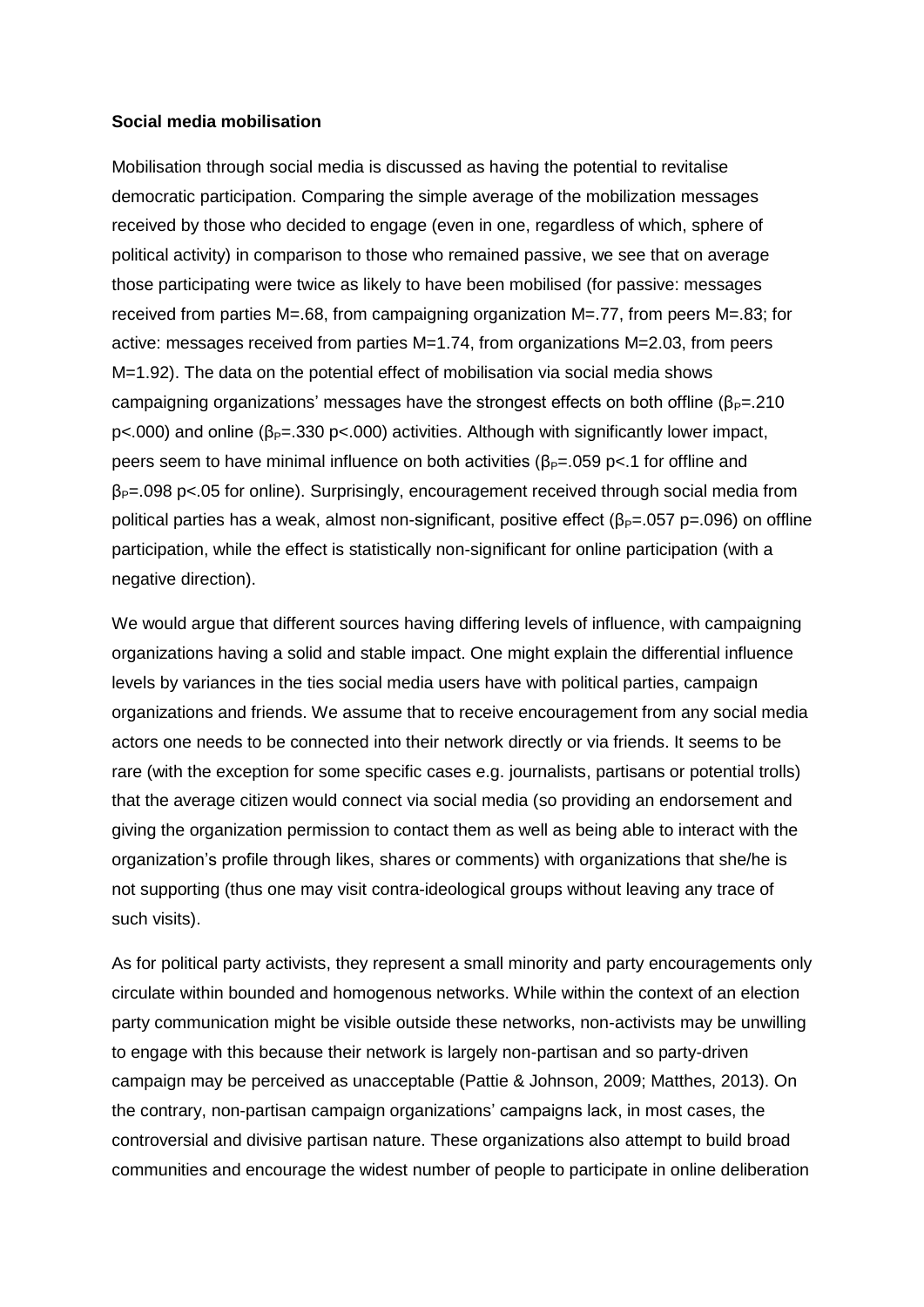(commenting) or viral marketing (following or sharing) (Vesnic-Alujevic, 2012). The greater credibility and inclusive strategy may enable campaign organizations to extend their reach, gain credibility and have an impact on the media or public agenda (Norris & Curtice, 2008). As a consequence, the visibility campaign organizations gain demonstrates their social importance and level of support (Stefanone et al., 2012) driving further demonstrations of support. Hence, campaign organisations are most likely to encourage supporters to participate in offline engagement as well as building a large and engaged online audience. Our analysis confirms that the encouragement from campaign organizations is the most significant mediator.

The weaker mediating power of the messages received from social media friends is surprising (Bond et al., 2012), however may be explained by the fact that social media users inhabit fairly heterogeneous communities, where one can be friends regardless of levels of agreement on political issues, even though un-friending during a public opinion flashpoint is an emerging phenomenon (John & Dvir‐Gvirsman, 2015). Therefore while one may see countervailing political messages, unless there is strong trust that disagreeing will not end the friendship or lead to hostility such encouragements will be more likely to be ignored (Matthes, 2013). Furthermore, if the network is highly heterogeneous friends may simultaneously send conflicting political messages thus neutralizing one another; as a consequence friends' encouragements may have a lesser impact on political activity (Valenzuela et al., 2012).

The low impact of political parties messages raises a question if, in fact, political parties focus almost exclusively on encouraging offline forms of participation, for example getting out their vote, especially during an election campaign, as well as encouraging their online supporters to join the party. Conversely, we know UK parties encourage sharing, if not debating (Author, 2014), but their networks, and particularly the number of activists in their networks are no more than 7,000 individuals (Author, 2016), therefore parties may lack the reach of campaign organisations as parties may have lower numbers of committed supporters. Alternatively, it is possible that low trust in political parties mediates the effect of their communication. Equally, as suggested earlier, social media users may not post partisan material for fear of receiving negative responses from within their heterogeneous and largely non-partisan social networks. Given the complexity it is impossible to test for all variables, however regardless of the causes, the weak or non-existent power of political parties in encouraging political participation confirms the complex relationship between social media users, their intrinsic and extrinsic motivations and those who seek to spur them to action via social media.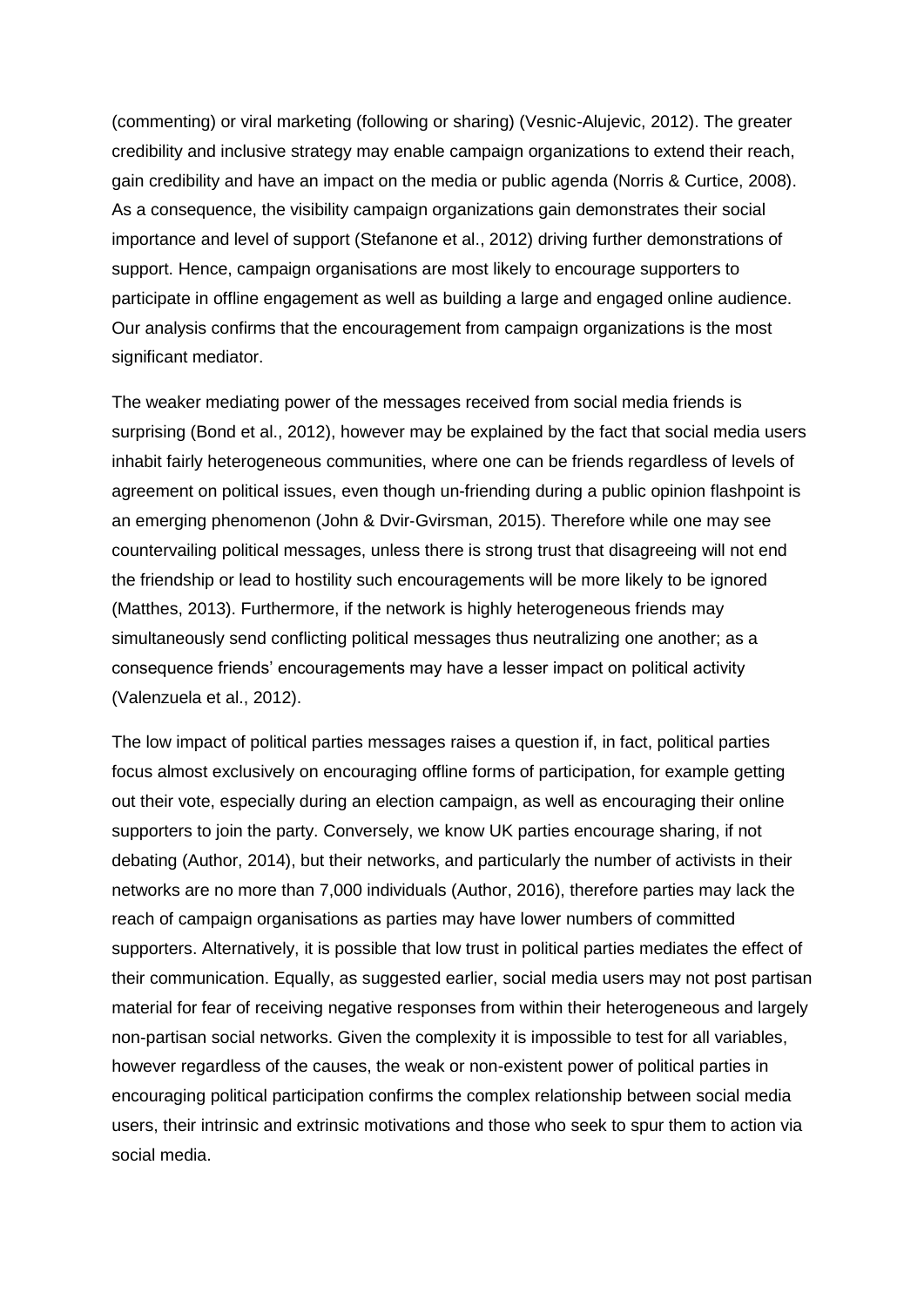#### **Discussion**

Our findings show, consistent with Hypothesis 1, that regardless of the form or sphere of participation intrinsic and extrinsic motivations combined exert a positive influence on political participation. However contrary to Hypothesis 2 we did not identify different motivations within the different spheres, rather we found extrinsic motivations were the most significant drivers of participation regardless of the sphere. This finding suggests that the online and offline spheres may not be as different as some expect (Vissers & Stolte, 2014). Participation in both spheres are best explained by extrinsic motivational factors, although offline participation is more self-fulfilling while online participation appears to be concerned more with fitting in. Fitting in may offer some degree of fulfilment, suggesting that there may still be a link between intrinsic and extrinsic motivational factors (Ryan & Deci, 2000b). However, in evidencing that extrinsic motivations have greater explanatory power over participation occurring within the online sphere we can suggest that some of this behaviour is simple clicktivism: behaviour resulting from mobilisation but having little personal significance. While mobilisation does not increase the power of motivations, and in particular appears to have a negative effect on intrinsic motivations, we suggest that the mobilisation tactics pursued by political parties, campaign organisations and peers still have some effect in determining whether people participate in civically-oriented activities. However, within the online sphere, some social media users may follow a cue from campaign organisations, parties or peers in order to gain acceptance, such as a like from members of the network providing they feel the message will resonate with those who follow them (Deci et al., 1999; Vallerand & Lalande, 2011). This finding supports Hypothesis 3b, although the finding is strongest for campaign organisations.

Intrinsic and extrinsic motivations, as previous studies suggest, play a complex role in influencing decisions to participate (Madden et al., 1992; Ryan & Deci, 2000b). However, within a UK political context it appears extrinsic motivations predominate (Grant, 2008; Omoto et al., 2010). Political activism is conducted to benefit others as well as to receive rewards and recognition (Degli-Antoni, 2009). But, realising goals and gaining recognition may well contribute to stronger intrinsic motivations that underpin a propensity to participate further. Arguably campaign organisations are most successful in using social media to offer the incentives most likely to mobilise their supporters. Through building communities they may inculcate positive motivations so that at the point of asking they are most successful in gaining positive responses to their requests. The persuasive power of campaign organisations may also result from their constant communication with supporters, unlike parties who are most active during elections and peers who may be sporadically active politically. However, at the point of acting online, the most important consideration may be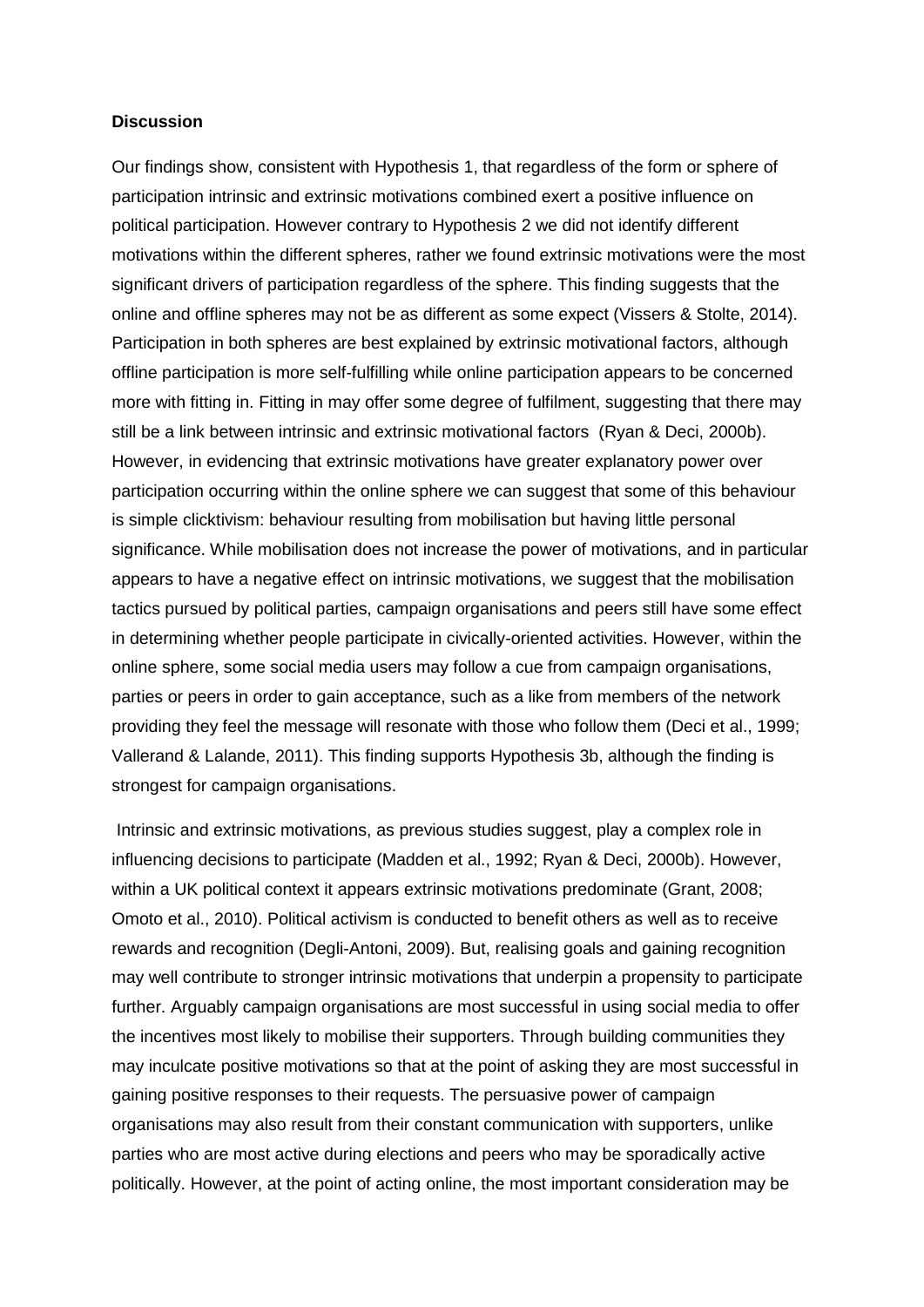whether the action fits to the norms of behaviour within a network; offline however involves also seeking self-fulfilment as well as gaining recognition.

Campaign organisations do not simply reinforce extrinsic motivations for offline political participation however. Without in-depth research among individuals or a longitudinal panel study it is impossible to determine whether mobilisation strategies over time have a cumulative impact on the propensity to act. However, what our data may give an indication of is that campaign organisations not only encourage actions from their committed followers in order to spread the word but they can also encourage the belief that any action can simultaneously have a positive impact within the real world as well as on the individual through earning recognition and rewards. Hence messages that provide extrinsic motivations to act might, longer-term, and through the process of taking part in a collective action, contribute to strengthening intrinsic motivations by making who act feel good about themselves and gain a greater sense of self-efficacy (Vraga et al., 2015). Therefore campaign organizations have the propensity to channel the enthusiasm of the committed while also recruiting participants with low motivations who may be encouraged to act through accidental exposure. But both committed and single click-based groups may be spurred into pursuing a broader and deeper suite of participation that may lead to a deeper commitment to civically-oriented activity. Social media provides a space for organisations to communicate to a wide community, attract users to their communities and encourage actions; it also provides a space where users can dabble in activism. Our data suggests if there is some level of motivation and the right cue social media can provide a pathway into civic participation, but in the battle for hearts and action, campaign organisations have the edge in providing this pathway.

## **Limitations**

As with any study based on a single country, cross-sectional survey, while there was a vibrant political culture in the lead up to the 2015 general election and significant debates surrounding the future of the union of nations, the relationship with the European Union and the best way to ameliorate the long-lasting effects of the global recession, there are limits to the generalizability of the result for other countries. A panel study would be required in order to control for pure effects and the temporal consistency of motivations and mobilisation effects on political participation. The political context may also have led to somewhat higher levels of engagement, as well as higher levels of encouragement from a range of organizations and actors which might not be witnessed during a non-election period, especially from electoral organizations. Therefore we might suggest that some findings are exaggerated or that encouragement from friends via social media, in non-electoral periods,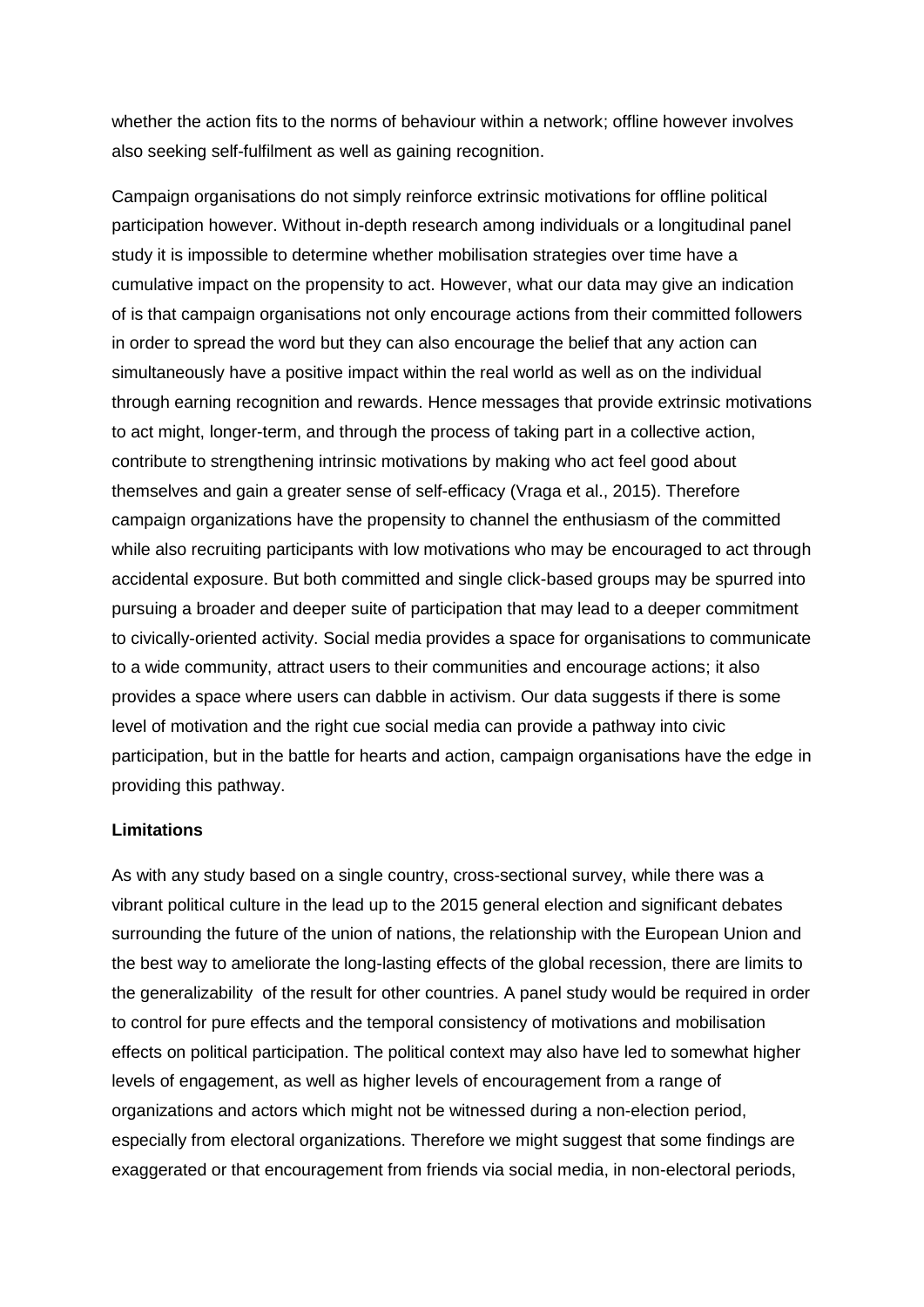may play a more important role. In other words there are a number of communication and context variables that cannot be controlled for but which might impact on the results.

The survey was also designed to ask about the respondents' motivations for each individual form of participation. This produces two limitations, firstly the lack of a general question regarding the likelihood to participate regardless of the activity (so measuring holistically the propensity to be active). Secondly, given that the survey measured motivations for each individual action, when aggregated we lose the individual context of the data where any given action may have unique drivers. However, the consistency of results suggests we provide unique insights into the relationship between motivations, mobilisation strategies and behaviour which can form the basis for further research.

A more sophisticated question relates to the receipt of encouragement from other means beyond social media. It was impossible to conceive of all the means by which campaign organizations, political parties or friends are able to interact with citizens in an attempt to mobilize them. We thus focused entirely on social media in this project, but with the understanding that any participation not explained by these forms of encouragement could arrive from other sources. Equally, even when considering social media as a prime route for persuasive communication, it may be the case that the relative homogeneity of the networks individuals inhabit may be a mediating factor on whether communication, in particular from friends, has a significant effect. However, overall, we find some interesting suggested routes to participation and indications of the power of differing sets of motivations. In particular the significance of the direct motivational pathways to participation may indicate that intrinsic and extrinsic motivations are strong predictors of political participation. If these findings appear controversial it is necessary to conduct further research to focus on these and other mediating factors, drawing on broader psycho-social perspectives (Klöckner, 2013) in order to provide even more holistic explanations for the variety of forms of political participation facilitated in the 21<sup>st</sup> Century.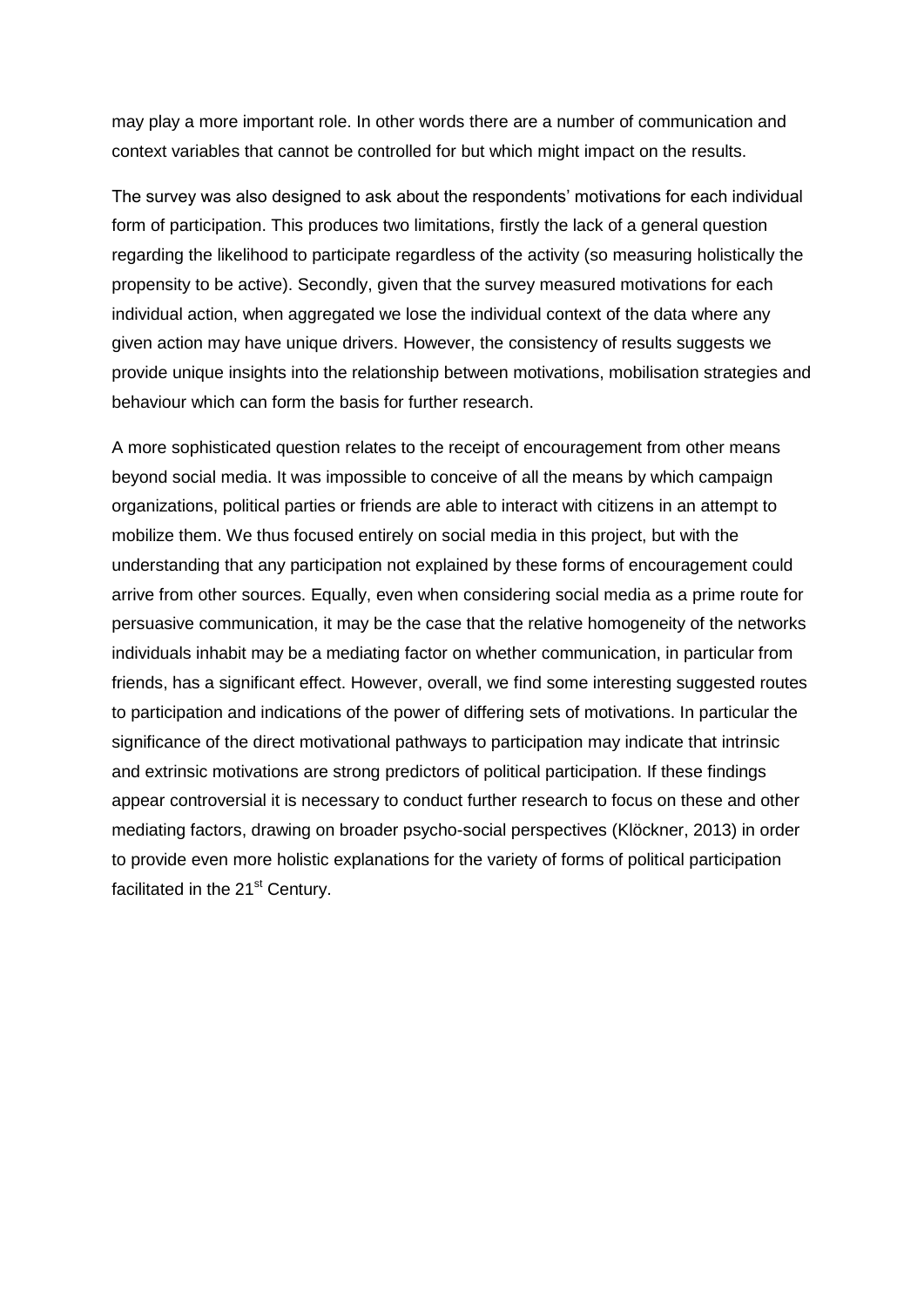## **References**

Asencio, H., & Sun, R. (2015). *Cases on Strategic Social Media Utilization in the Nonprofit Sector*. IGI Global.

Bimber, B., & Copeland, L. (2013). Digital media and traditional political participation over time in the US. *Journal of Information Technology & Politics*, *10*(2), 125-137.

Condon, M., & Holleque, M. (2013). Entering Politics: General Self‐Efficacy and Voting Behavior Among Young People. *Political Psychology*, *34*(2), 167-181.

Deci, E. L. (1971). Effects of externally mediated rewards on intrinsic motivation. *Journal of personality and Social Psychology*, *18*(1), 105-115.

Deci, E. L., Koestner, R., & Ryan, R. M. (1999). A meta-analytic review of experiments examining the effects of extrinsic rewards on intrinsic motivation. *Psychological bulletin*, *125*(6), 627-668.

Degli-Antoni, G. (2009). Intrinsic vs. extrinsic motivations to volunteer and social capital formation. *Kyklos*, *62*(3), 359-370.

De Zúñiga, H. G., Puig-I-Abril, E., & Rojas, H. (2009). Weblogs, traditional sources online and political participation: An assessment of how the Internet is changing the political environment. *New media & society*, *11*(4), 553-574.

De Zúñiga, H. G., & Valenzuela, S. (2011). The mediating path to a stronger citizenship: Online and offline networks, weak ties, and civic engagement.*Communication Research*, *38*(3), 397-421.

De Zúñiga, H. G., Jung, N., & Valenzuela, S. (2012). Social media use for news and individuals' social capital, civic engagement and political participation. *Journal of Computer*‐ *Mediated Communication*, *17*(3), 319-336.

De Zúñiga, H. G., Molyneux, L., & Zheng, P. (2014). Social media, political expression, and political participation: Panel analysis of lagged and concurrent relationships. *Journal of Communication*, *64*(4), 612-634.

Diehl, T., Weeks, B. E., & de Zúñiga, H. G. (2015). Political persuasion on social media: Tracing direct and indirect effects of news use and social interaction. *New Media & Society*, 1461444815616224.

Di Gennaro, C., & Dutton, W. (2006). The Internet and the public: Online and offline political participation in the United Kingdom. *Parliamentary Affairs*,*59*(2), 299-313.

Dutta‐Bergman, M. J. (2006). Community participation and Internet use after September 11: Complementarity in channel consumption. *Journal of Computer*‐*Mediated Communication*, *11*(2), 469-484.

Ekdale, B., Namkoong, K., Fung, T. K., & Perlmutter, D. D. (2010). Why blog?(then and now): Exploring the motivations for blogging by popular American political bloggers. *New Media & Society*, *12*(2), 217-234.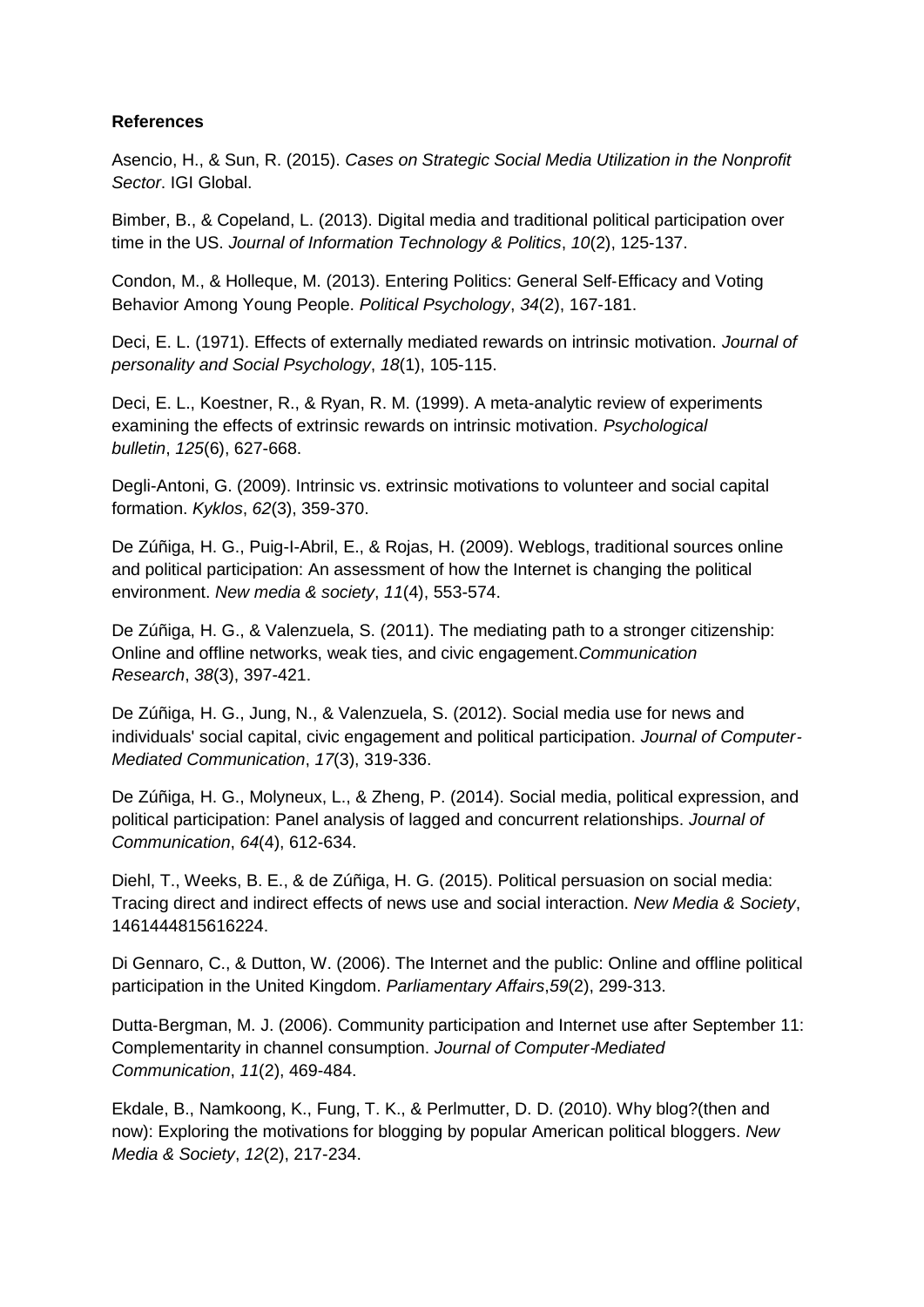Enjolras, B., Steen-Johnsen, K., & Wollebæk, D. (2013). Social media and mobilization to offline demonstrations: Transcending participatory divides? *New Media & Society*, *15*(6), 890-908.

Enli, G. S., & Skogerbø, E. (2013). Personalized campaigns in party-centred politics: Twitter and Facebook as arenas for political communication.*Information, Communication & Society*, *16*(5), 757-774.

Fisher, J., Fieldhouse, E., & Cutts, D. (2014). Members are not the only fruit: Volunteer activity in British political parties at the 2010 general election. *The British Journal of Politics & International Relations*, *16*(1), 75-95.

Gibson, R., & Cantijoch, M. (2013). Conceptualizing and measuring participation in the age of the internet: Is online political engagement really different to offline?. *The Journal of Politics*, *75*(03), 701-716.

Grant, A. M. (2008). Does intrinsic motivation fuel the prosocial fire? Motivational synergy in predicting persistence, performance, and productivity. *Journal of applied psychology*, *93*(1), 48-58.

Guo, C., Saxton, G. (2014) "Tweeting social change: How social media are changing nonprofit advocacy", *Nonprofit and voluntary sector quarterly*. 43(1): 57-79.

Hirzalla, F., Van Zoonen, L., & de Ridder, J. (2010). Internet use and political participation: Reflections on the mobilization/normalization controversy. *The Information Society*, *27*(1), 1- 15.

Huckfeldt, R. (2014). Networks, contexts, and the combinatorial dynamics of democratic politics. *Political Psychology*, *35*(S1), 43-68.

John, N. A., & Dvir‐Gvirsman, S. (2015). "I Don't Like You Any More": Facebook Unfriending by Israelis During the Israel–Gaza Conflict of 2014.*Journal of Communication*, *65*(6), 953- 974.

Kim, Y., Chen, H. T., & de Zúñiga, H. G. (2013). Stumbling upon news on the Internet: Effects of incidental news exposure and relative entertainment use on political engagement. *Computers in Human Behavior*, *29*(6), 2607-2614.

Klar, M., & Kasser, T. (2009). Some Benefits of Being an Activist: Measuring Activism and Its Role in Psychological Well‐Being. *Political Psychology*, *30*(5), 755-777.

Klöckner, C. A. (2013). A comprehensive model of the psychology of environmental behaviour—A meta-analysis. *Global Environmental Change*,*23*(5), 1028-1038.

Kriesi, H. (2008). Political mobilisation, political participation and the power of the vote. *West European Politics*, *31*(1-2), 147-168.

Leighley, J. E. (1995). Attitudes, opportunities and incentives: A field essay on political participation. *Political Research Quarterly*, 48(1), 181-209.

Lowndes, V. (2004). Getting on or getting by? Women, social capital and political participation. *The British Journal of Politics & International Relations*, *6*(1), 45-64.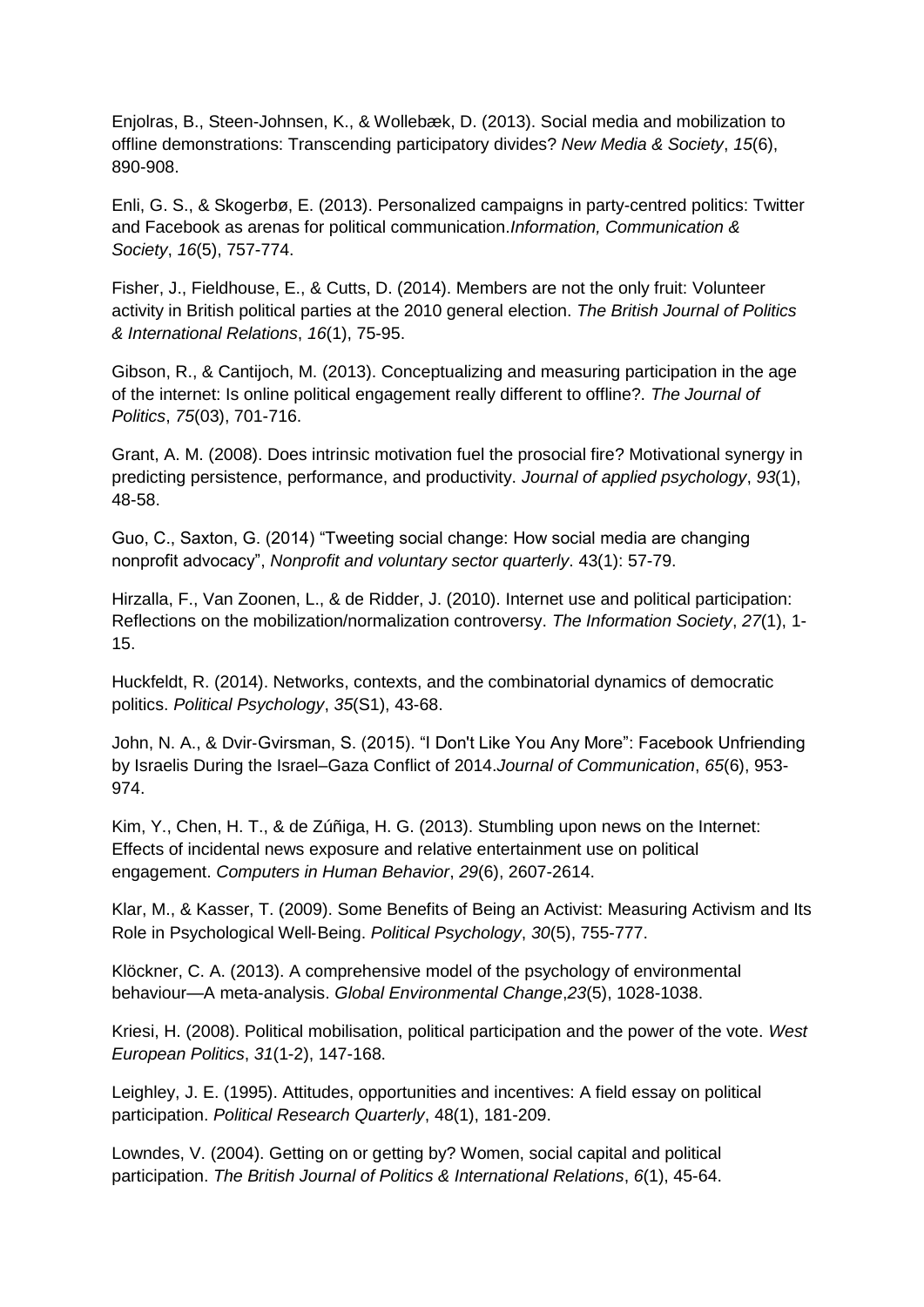Lupton, R. N., Singh, S. P., & Thornton, J. R. (2014). The moderating impact of social networks on the relationships among core values, partisanship, and candidate evaluations. *Political Psychology*. 36(4), 399-414.

Madden, T. J., Ellen, P. S., & Ajzen, I. (1992). A comparison of the theory of planned behavior and the theory of reasoned action. *Personality and social psychology Bulletin*, *18*(1), 3-9.

McClurg, S. D. (2003). Social networks and political participation: The role of social interaction in explaining political participation. *Political research quarterly*, *56*(4), 449-464.

Nam, T. (2012). Dual effects of the internet on political activism: Reinforcing and mobilizing. *Government Information Quarterly*, *29*, 90-97.

Omoto, A. M., Snyder, M., & Hackett, J. D. (2010). Personality and motivational antecedents of activism and civic engagement. *Journal of Personality*, *78*(6), 1703-1734.

Panagopoulos, C. (2013). Positive Social Pressure and Prosocial Motivation: Evidence from a Large‐Scale Field Experiment on Voter Mobilization. *Political Psychology*, *34*(2), 265-275.

Park, N., Kee, K. F., & Valenzuela, S. (2009). Being immersed in social networking environment: Facebook groups, uses and gratifications, and social outcomes. *CyberPsychology & Behavior*, 12(6), 729-733.

Polat, R. K. (2005). The Internet and political participation exploring the explanatory links. *European journal of communication*, *20*(4), 435-459.

Quintelier, E., & Vissers, S. (2008). The effect of Internet use on political participation an analysis of survey results for 16-year-olds in Belgium. *Social Science Computer Review*, *26*(4), 411-427.

Rosenstone, S. J., & Hansen, J. M. (1993). Mobilization, participation, and democracy in America. New York, NY: Macmillan.

Ryan, R. M., & Deci, E. L. (2000a). Self-determination theory and the facilitation of intrinsic motivation, social development, and well-being. *American psychologist*, *55*(1), 68.

Ryan, R. M., & Deci, E. L. (2000b). Intrinsic and extrinsic motivations: Classic definitions and new directions. *Contemporary educational psychology*, *25*(1), 54-67.

Semaan, B., Faucett, H., Robertson, S., Maruyama, M., & Douglas, S. (2015, February). Navigating Imagined Audiences: Motivations for Participating in the Online Public Sphere. In *Proceedings of the 18th ACM Conference on Computer Supported Cooperative Work & Social Computing* (pp. 1158-1169). ACM. Chicago

Shang, R. A., Chen, Y. C., & Shen, L. (2005). Extrinsic versus intrinsic motivations for consumers to shop on-line. *Information & Management*,*42*(3), 401-413.

Sotirovic, M. & McLeod, J. M. (2001). Values, communication behavior, and political participation. *Political Communication*, *18*(3), 273-300.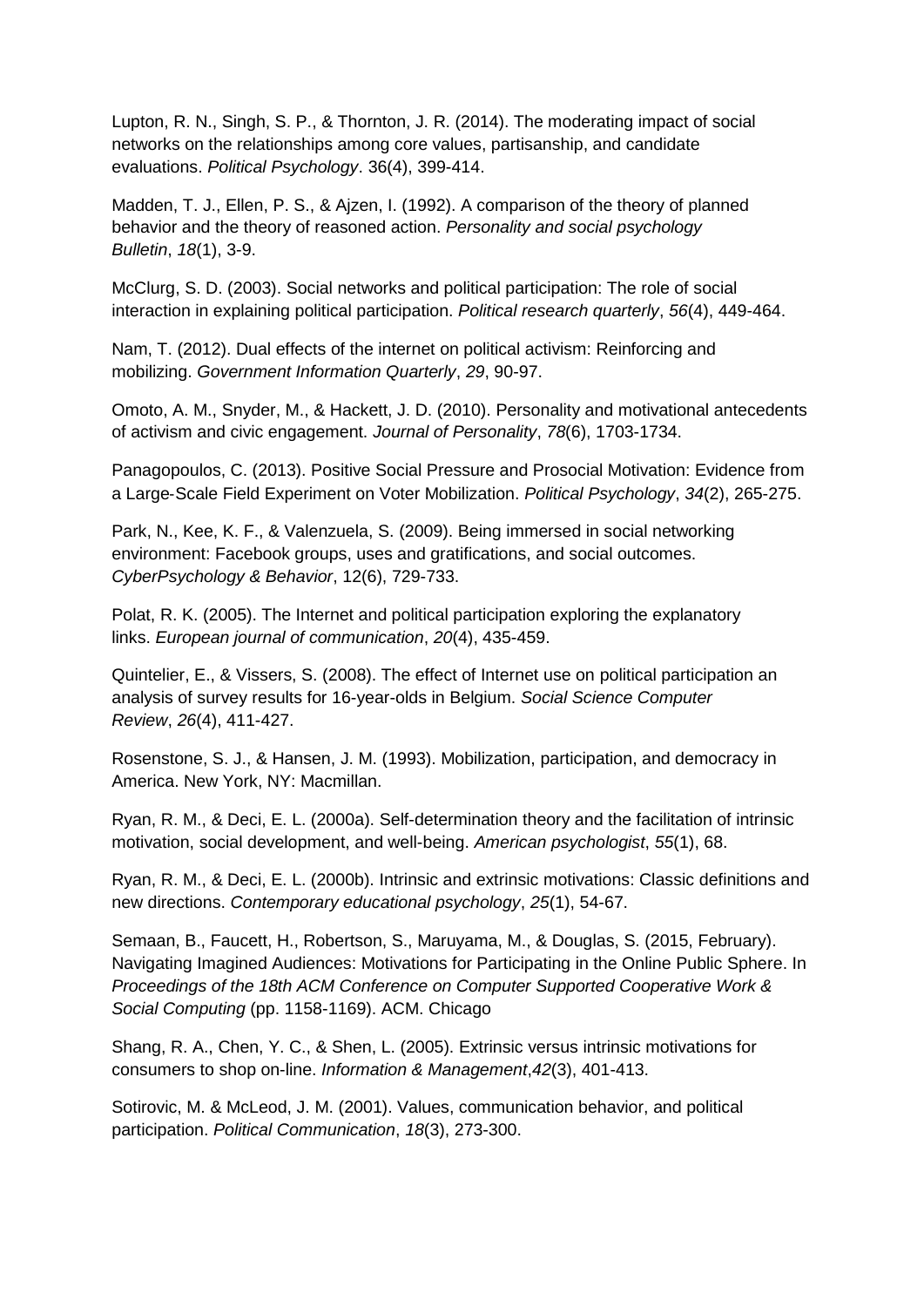Stanley, J. W., & Weare, C. (2004). The effects of internet use on political participation evidence from an agency online discussion forum. *Administration & Society*, *36*(5), 503-527.

Swanson, D. L., & Mancini, P. (1996). *Politics, media, and modern democracy: An international study of innovations in electoral campaigning and their consequences*. London: Greenwood.

Tang, G., & Lee, F. L. (2013). Facebook use and political participation: The impact of exposure to shared political information, connections with public political actors, and network structural heterogeneity. *Social Science Computer Review*, 31(6), 763-773.

Theocharis, Y. (2015). The conceptualization of digitally networked participation. *Social Media+Society*, *1*(2), 2056305115610140.

Vaccari, C. (2013). *Digital politics in Western democracies: a comparative study*. JHU Press.

Valeriani, A., & Vaccari, C. (2015). Accidental exposure to politics on social media as online participation equalizer in Germany, Italy, and the United Kingdom. *new media & society*, 1461444815616223.

Vallerand, R. J., & Lalande, D. R. (2011). The MPIC Model: The perspective of the hierarchical model of intrinsic and extrinsic motivation. *Psychological Inquiry*, *22*(1), 45-51.

Vissers, S., & Stolle, D. (2014). The Internet and new modes of political participation: online versus offline participation. *Information, Communication & Society*, *17*(8), 937-955.

Vraga, E. K., Anderson, A. A., Kotcher, J. E., & Maibach, E. W. (2015). Issue-Specific Engagement: How Facebook Contributes to Opinion Leadership and Efficacy on Energy and Climate Issues. *Journal of Information Technology & Politics*, (just-accepted).

Ward, S., Gibson, R., & Lusoli, W. (2003). Online participation and mobilisation in Britain: Hype, hope and reality. *Parliamentary affairs*, *56*(4), 652-668.

Weeks, B. E., Ardèvol-Abreu, A., & de Zúñiga, H. G. (2015). Online Influence? Social Media Use, Opinion Leadership, and Political Persuasion. *International Journal of Public Opinion Research*.

Zhao, X., Lynch, J. and Chen Q. (2010) Reconsidering Baron and Kenny: Myths and Truths about Mediation Analysis. *The Journal of Consumer Research*, Vol. 37, No. 2, pp. 197-206.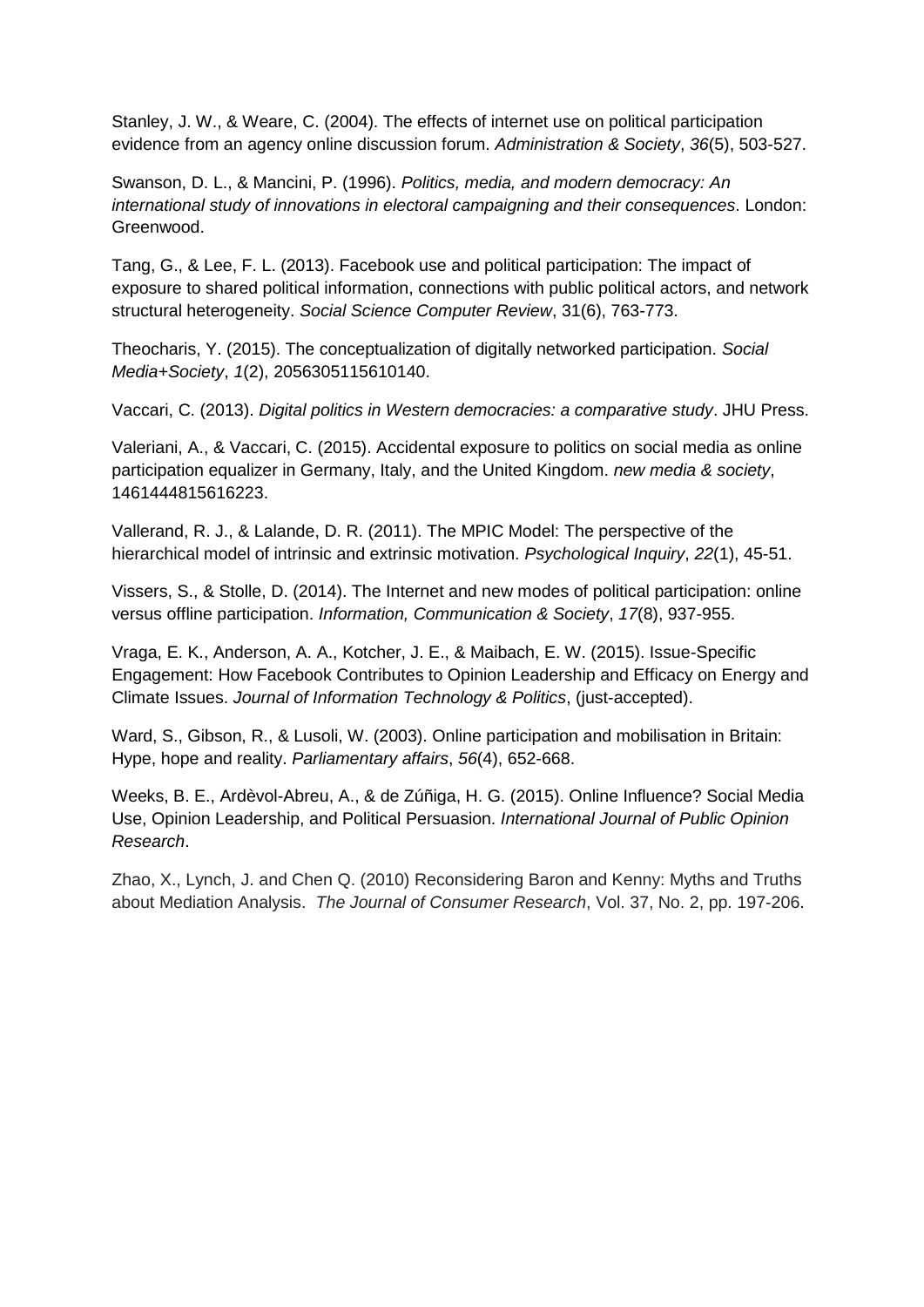|                            | Offline<br>Model A |       | Offline<br>Model B |       | Online<br>Model A |       | Online<br>Model B |            |
|----------------------------|--------------------|-------|--------------------|-------|-------------------|-------|-------------------|------------|
| <b>SES</b>                 |                    |       |                    |       |                   |       |                   |            |
| Gender                     | $-.017$            |       | $-.031$            |       | .067              | ∗     | .048              |            |
| Age                        | .003               | $***$ | .006               | ***   | $-.000$           |       | .001              |            |
| University grade           | .174               | ***   | .155               | ***   | .171              | ***   | .145              | ***        |
| Social grade               | $-.027$            | $***$ | $-0.025$           | $***$ | .019              |       | .021              | $\ddagger$ |
| Employed                   | .034               |       | .015               |       | $-.014$           |       | $-.035$           |            |
| Political variables        |                    |       |                    |       |                   |       |                   |            |
| Party proximity            | .196               | ***   | .153               | ***   | .164              | ***   | .134              | ***        |
| Discuss politics           | .371               | ***   | .344               | ***   | .451              | ***   | .401              | ***        |
| <b>Motivations</b>         |                    |       |                    |       |                   |       |                   |            |
| Intrinsic                  | .010               | ***   | .006               | $***$ | .007              | $***$ | .001              |            |
| Extrinsic                  | .018               | ***   | .011               | ***   | .019              | ***   | .012              | ***        |
| <b>SM</b> Encouragement    |                    |       |                    |       |                   |       |                   |            |
| from Political party       |                    |       | .049               | $**$  |                   |       | .018              |            |
| from campaign organization |                    |       | .120               | ***   |                   |       | .206              | ***        |
| from friends               |                    |       | .026               |       |                   |       | .003              |            |
| Constant                   | $-.626$            | ***   | $-.673$            | ***   | $-.505$           | ***   | $-.526$           | ***        |
| Adj R <sub>2</sub>         | .332               |       | .377               |       | .298              |       | .362              |            |

# **Table 1: Regressions analysis for offline and online political participation**

Note: OLS regression (robustness check by Poisson and negative binomial model: with the difference only for social grade being not statistically significant), Sample size N=1982,  $\pm$ <.1, \*p<.05 \*\*p<.01, \*\*\*p<.001. VIF: offline A 1.50; offline B 1.61; online A 1.43; online B 1.57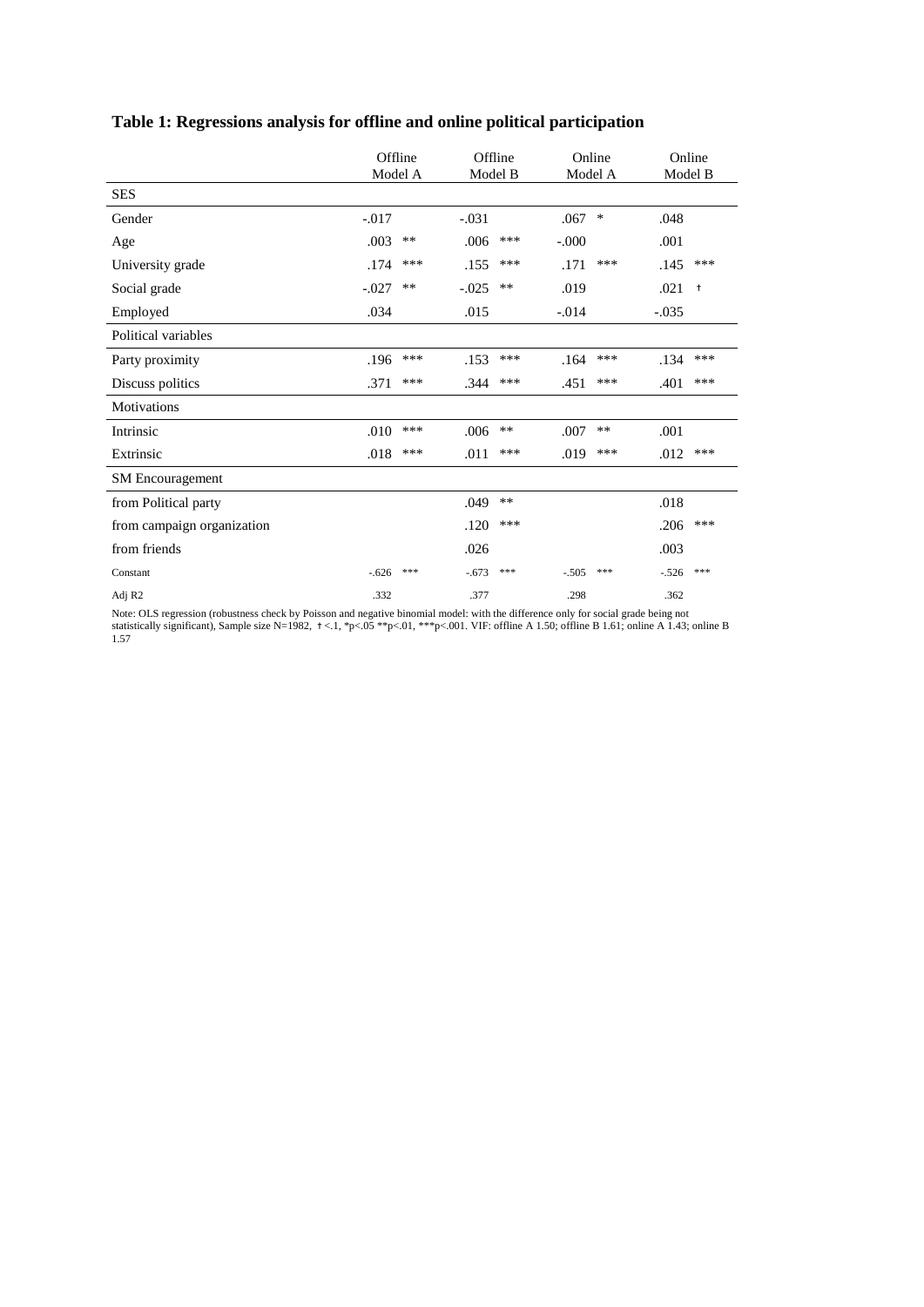

#### **Figure 1: Path analysis of the motivations and encouragements on offline political participation**

NOTE: Sample size N=1982. Path entries are standardized SEM coefficients (β) \*\*\*p<.001 \*\*p<.05 \* p<.1 based on two-tailed Sobel test, bootstrap at a level of 2000 iterations. The model controls for effects of sociodemographic characteristics (age, gender, social class, employment, education) on exogenous and endogenous variables. Model goodness of fit: CMIN/DF = 3.000; CFI=.998; RMSEA=.032; PCLOSE=.994.  $R^2$ <sub>offline participation</sub>=.34





NOTE: Sample size N=1982. Path entries are standardized SEM coefficients (β) \*\*\*p<.001 \*\*p<.05 based on two-tailed Sobel test, bootstrap at a level of 5000 iterations. The model controls for effects of sociodemographic characteristics (age, gender, social class, employment, education) on exogenous and endogenous variables. Model goodness of fit: CMIN/DF = 3.655; CFI=.997; RMSEA=.037; PCLOSE=.968.  $R^2$ <sub>online participation</sub> = .31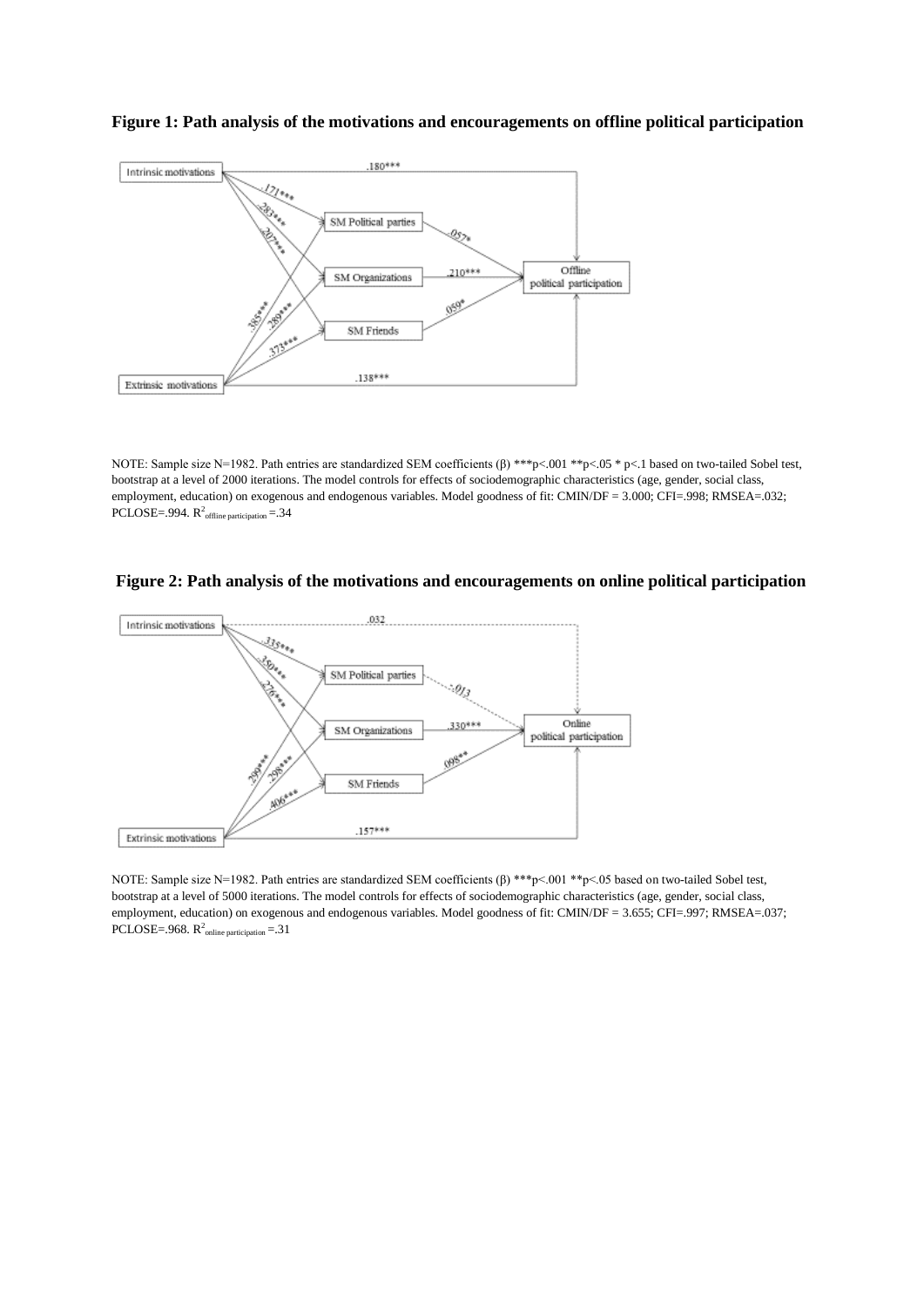|                              |               | Direct no mediator     | $\rightarrow$     |                                 | $.258***$ |
|------------------------------|---------------|------------------------|-------------------|---------------------------------|-----------|
|                              |               | Direct with mediator   | $\rightarrow$     |                                 | $.180***$ |
| Intrinsic motivations        | $\rightarrow$ | <b>SM Party</b>        | $\rightarrow$     |                                 | $.010***$ |
|                              | $\rightarrow$ | <b>SM</b> Organization | $\rightarrow$     |                                 | $.059***$ |
|                              | $\rightarrow$ | <b>SM</b> Friends      | $\rightarrow$     |                                 | $.012***$ |
| <b>Extrinsic motivations</b> |               | Direct no mediator     | $\rightarrow$     | Offline political participation | 239***    |
|                              |               | Direct with mediator   | $\rightarrow$     |                                 | $.138***$ |
|                              | $\rightarrow$ | <b>SM Party</b>        | $\rightarrow$     |                                 | $.022**$  |
|                              | $\rightarrow$ | <b>SM</b> Organization | $\rightarrow$     |                                 | $.061***$ |
|                              | $\rightarrow$ | <b>SM</b> Friends      | $\rightarrow$     |                                 | $.022***$ |
| Intrinsic motivations        |               | Direct no mediator     | $\rightarrow$     |                                 | $.168***$ |
|                              |               | Direct with mediator   | $\rightarrow$     |                                 | .032      |
|                              | $\rightarrow$ | <b>SM Party</b>        | $\rightarrow$     |                                 | $-.004$   |
|                              | $\rightarrow$ | <b>SM</b> Organization | $\longrightarrow$ |                                 | $.115***$ |
|                              | $\rightarrow$ | <b>SM</b> Friends      | $\rightarrow$     |                                 | $.027***$ |
| <b>Extrinsic motivations</b> |               | Direct no mediator     | $\rightarrow$     | Online political participation  | $.285***$ |
|                              |               | Direct with mediator   | $\rightarrow$     |                                 | $.157***$ |
|                              | $\rightarrow$ | <b>SM Party</b>        | $\rightarrow$     |                                 | $-.004$   |
|                              | $\rightarrow$ | <b>SM</b> Organization | $\rightarrow$     |                                 | $.098***$ |
|                              | $\rightarrow$ | <b>SM</b> Friends      | $\rightarrow$     |                                 | $.040***$ |

# **Table 2: Effects of motivations and mobilisation via social media on political participation**

NOTE: Standardized regression coefficient multiplied by the effect of independent variable on mediator and mediator on dependent variable, with the exception for 'no mediation' coefficient. Sobel test of significance for indirect effects2-tailed \*\*p<.05, \*\*\*p>.001